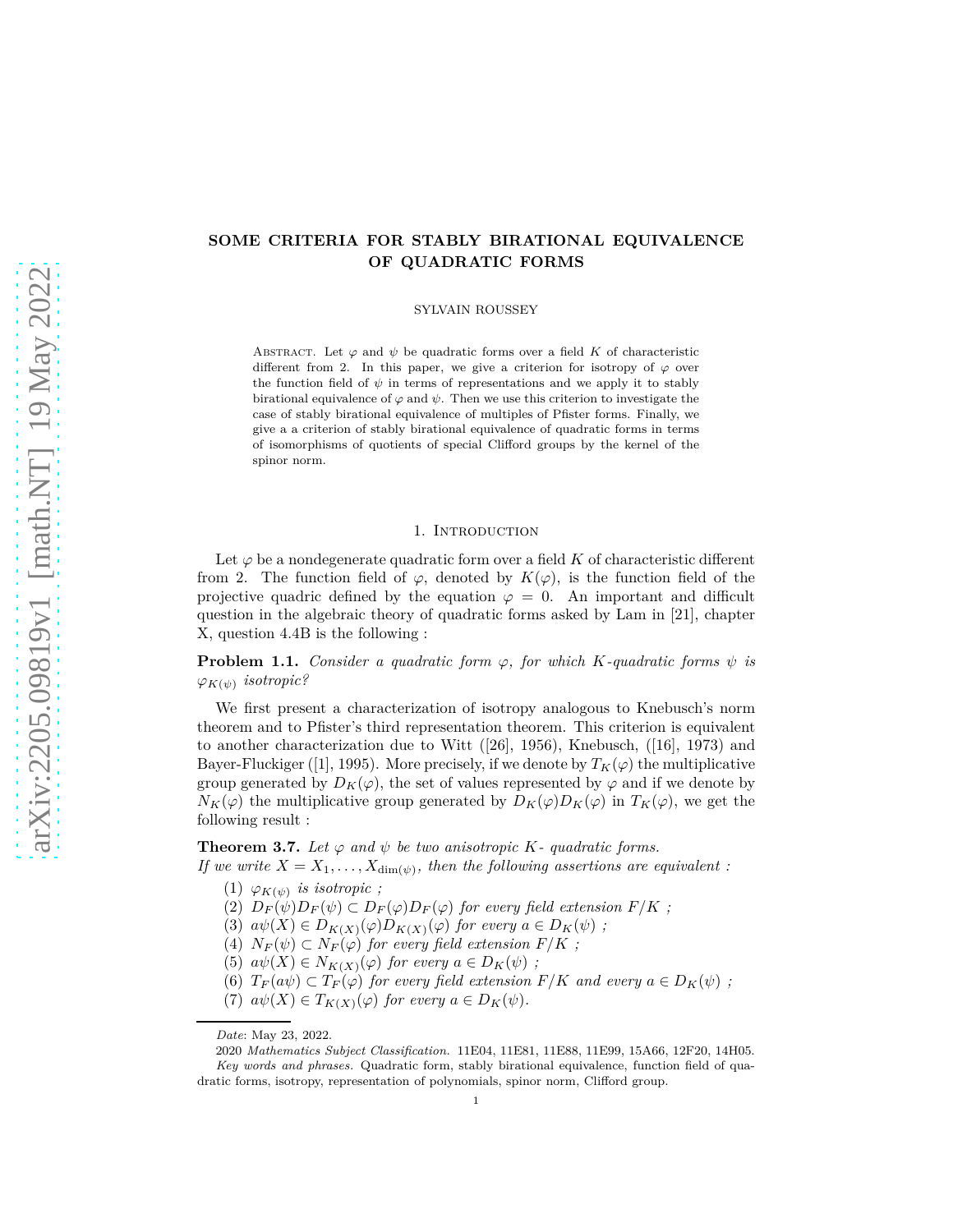Moreover, since problem 1.1 concerns an order relation, it is natural to wonder about the induced equivalence relation. So we say that  $\varphi$  and  $\psi$  are stably birationally equivalent and we write  $\varphi \sim \psi$  if both  $\varphi_{K(\psi)}$  and  $\psi_{K(\varphi)}$  are isotropic, and a new question appears.

**Problem 1.2.** For which K-quadratic forms  $\varphi$  and  $\psi$  do we have  $\varphi \sim \psi$ ?

Theorem 3.7 easily implies the following characterisation of stably birational equivalence of quadratic forms :

**Theorem 3.18.** Let  $\varphi$  and  $\psi$  be two anisotropic K-quadratic forms of dimension ≥ 2*, the following assertions are equivalent :*

- $(1)$   $\varphi \underset{stb}{\sim} \psi$ ;
- (2) *for every field extension*  $F/K$ ,  $D_F(\psi)D_F(\psi) = D_F(\varphi)D_F(\varphi)$ ;
- (3) *for every field extension*  $F/K$ ,  $N_F(\psi) = N_F(\varphi)$ .

*If*  $\varphi$  *and*  $\psi$  *represent 1, these assertions are also equivalent to* 

(4) *for every field extension*  $F/K$ ,  $T_F(\psi) = T_F(\varphi)$ .

In [6], theorem 3.2, Fitzgerald has investigated the link between hyperbolicity of  $\varphi$  over  $K(\psi)$  and the hyperbolicity of  $\pi \otimes \varphi$  over  $K(\pi \otimes \psi)$  where  $\pi$  is a *n*-fold Pfister form. Elman and Lam gave implictely the same kind of criterion for isotropy ([5], proposition 2.2). We give a new proof to this result and propose a kind of converse to get :

**Theorem 4.4.** Let  $\varphi$  and  $\psi$  be two anisotropic K-quadratic forms of dimensions  $\geq$  2*.*  $\varphi$  is isotropic over  $K(\psi)$ , if and only if for every field extension  $F/K$  and for *every form*  $\pi \in GP_nF$ ,  $\pi \otimes \varphi$  *is isotropic over*  $F(\pi \otimes \psi)$ .

Then, we apply theorem 4.4 to stably birational equivalence to prove :

**Theorem 4.5.** Let  $\varphi$  and  $\psi$  be two anisotropic K-quadratic forms of dimensions ≥ 2*, then the following assertions are equivalent :*

- $(1)$   $\varphi \underset{stb}{\sim} \psi$  over  $K$ ;
- (2) *for every field extension*  $F/K$ ,  $D_F(\psi)D_F(\psi) = D_F(\varphi)D_F(\varphi)$ ;
- (3) *for every*  $n \geq 1$ ,

$$
\langle\langle X_1,\ldots,X_n\rangle\rangle\otimes\varphi\underset{stb}{\sim}\langle\langle X_1,\ldots,X_n\rangle\rangle\otimes\psi
$$

*over*  $K(X_1, \ldots, X_n)$ ;

(4) *for every field extension*  $F/K$ *, for every*  $n \geq 1$  *and for every*  $\tau \in GP_n(F)$ *,* 

$$
\varphi\otimes\tau \underset{stb}{\sim} \psi\otimes\tau.
$$

We then apply theorem 3.7 and a work of Rost  $(22)$  to obtain a stable birational equivalence criterion for quadratic forms involving an isomorphism of modified Clifford groups of the considered forms. More pricesely, using the notation of [22], we get the following result :

**Theorem 5.2.** Let  $\varphi$ ,  $\psi$  be two anisotropic K-quadratic forms, the following as*sertions are equivalent :*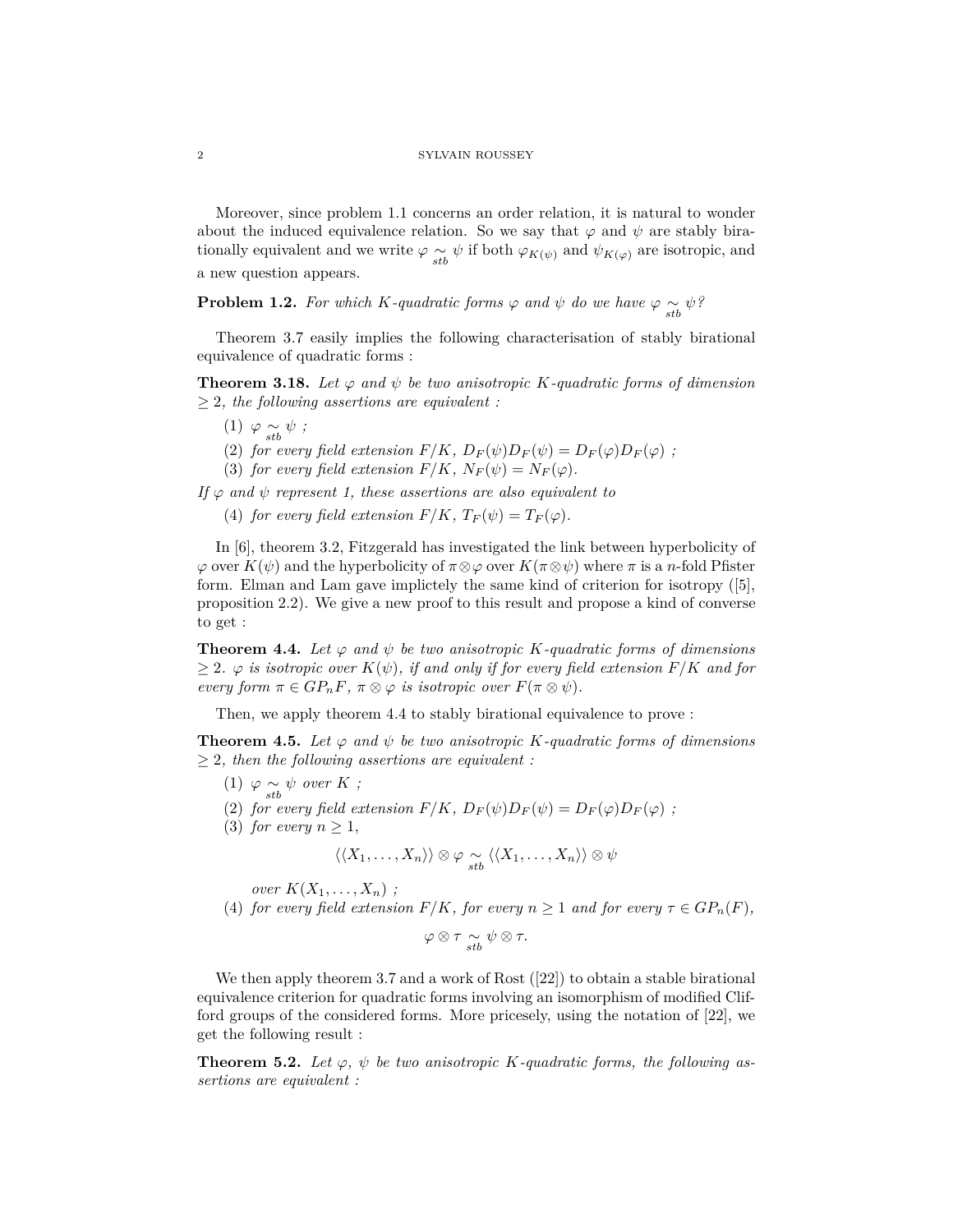- $(1)$   $\varphi \underset{stb}{\sim} \psi$ ;
- (2) *for every field extension F/K, there exists a group isomorphism*

$$
\xi_F: S\Gamma_F(\varphi)^{\diamondsuit} \to S\Gamma_F(\psi)^{\diamondsuit}
$$

*such that for every*  $x \in S\Gamma_F(\varphi)^\diamondsuit$ ,  $\text{sn}^\diamondsuit(x) = \text{sn}^\diamondsuit(\xi_F(x))$ ;

(3) *for every field extension F/K, there exists a group isomorphism*

$$
\overline{\xi}_F : \overline{S\Gamma_F(\varphi)}^{\diamondsuit} \to \overline{S\Gamma_F(\psi)}
$$

 $\diamond$ 

*such that for every*  $\overline{x} \in \overline{\mathrm{ST}_F(\varphi)}^{\diamondsuit}$ ,  $\overline{\mathrm{sn}}^{\diamondsuit}(\overline{x}) = \overline{\mathrm{sn}}^{\diamondsuit}(\overline{\xi}_F(\overline{x}))$ .

Note that, if  $\dim(\varphi) = \dim(\psi) \leq 7$ , all those stably birational equivalence conditions are also equivalent to  $K(\varphi) \simeq_K K(\psi)$ , as shown in [8], [7], [19], [14], [17], [9], [10], [18], [13], [15] and [23].

## 2. Basic definitions and useful results

Throughout this paper, we will only consider finite-dimensional nondegenerate quadratic forms, and we call them forms for short. We always assume fields to have characteristic different from 2. Most of the notations we use are borrowed from the books by Lam  $([20] \text{ and } [21])$  and Scharlau  $([24])$ . The reader can refer to those books for general background on quadratic forms.

Let  $\varphi$  and  $\psi$  be forms over *K*. If they are isometric, we write  $\varphi \simeq \psi$ . They are said to be similar if there exists  $a \in K$  such that  $\varphi \simeq a\psi$ . We will denote the orthogonal sum of  $\varphi$  and  $\psi$  by  $\varphi \perp \psi$  and their tensor product by  $\varphi \otimes \psi$ . We say that  $\psi$  is a subform of  $\varphi$  if there exists a form  $\sigma$  such that  $\varphi \simeq \psi \perp \sigma$ . In this case, we write  $\psi \subset \varphi$ .

Let  $\mathbb H$  denote the hyperbolic plane  $\langle -1, 1 \rangle$ . A form  $\varphi$  is said to be isotropic if it represents 0 non trivially or, equivalently, if  $\mathbb{H} \subset \varphi$ . It is called hyperbolic if  $\varphi$  ≃  $\mathbb{H}$  ⊥ *...* ⊥  $\mathbb{H}$ . If two forms  $\varphi$  and  $\psi$  are Witt-equivalent, we write  $\varphi \sim \psi$ , in particular,  $\varphi \sim 0$  means that  $\varphi$  is hyperbolic.

If we consider  $\varphi$  as a form over an extension  $F/K$ , we write  $\varphi_F$ .  $D_K(\varphi)$  is the set of elements of  $K^*$  represented by  $\varphi$  and  $G_K(\varphi)$  is the set of similarity factors of  $\varphi$ , that is to say, the group of elements  $a \in K^*$  such that  $a\varphi \simeq \varphi$ . The multiplicative subgroup generated by  $D_K(\varphi)$  in  $K^*$  is denoted by  $T_K(\varphi)$ , note that this group contains  $G_K(\varphi)$ .

Let  $\varphi$  be a form of dimension  $\geq 3$ , then the function field of  $\varphi$  is denoted by  $K(\varphi)$ . In particular, if  $\varphi \simeq \langle a_1, \ldots, a_n \rangle$ , then

$$
K(\varphi) = K(X_2, \dots, X_{n-1}) \left( \sqrt{-\frac{1}{a_1}(a_2 X_2^2 + \dots + a_{n-1} X_{n-1}^2 + a_n)} \right)
$$

and if  $\varphi \simeq \langle a_1, a_2 \rangle$ , then  $K(\varphi)$  is defined as  $K(\sqrt{-a_1 a_2})$ , which yields  $K$  if  $\varphi$  is isotropic. We also put  $K(\varphi) = K$  if dim $(\varphi) \leq 1$ . The affine function field of  $\varphi$ will be denoted by  $K(\varphi)^{\#}$ . This field is a transcendental extension of  $K(\varphi)$  of transcendence degree 1. Note that for every *a* in  $K^*$ , we have  $K(\varphi) = K(a\varphi)$ . We will sometimes use that  $K(\varphi)/K$  is a purely transcendental extension if and only if  $\varphi$  is isotropic over *K*.

An *n*-fold Pfister form over *K* is a form of type  $\langle 1, -a_1 \rangle \otimes \ldots \otimes \langle 1, -a_n \rangle$  where  $a_i \in K^*$ , it will be denoted by  $\langle \langle a_1, \ldots, a_n \rangle \rangle$ . The set of forms isometric (resp. similar) to *n*-fold Pfister form will be denoted by  $P_n K$  (resp.  $GP_n K$ ).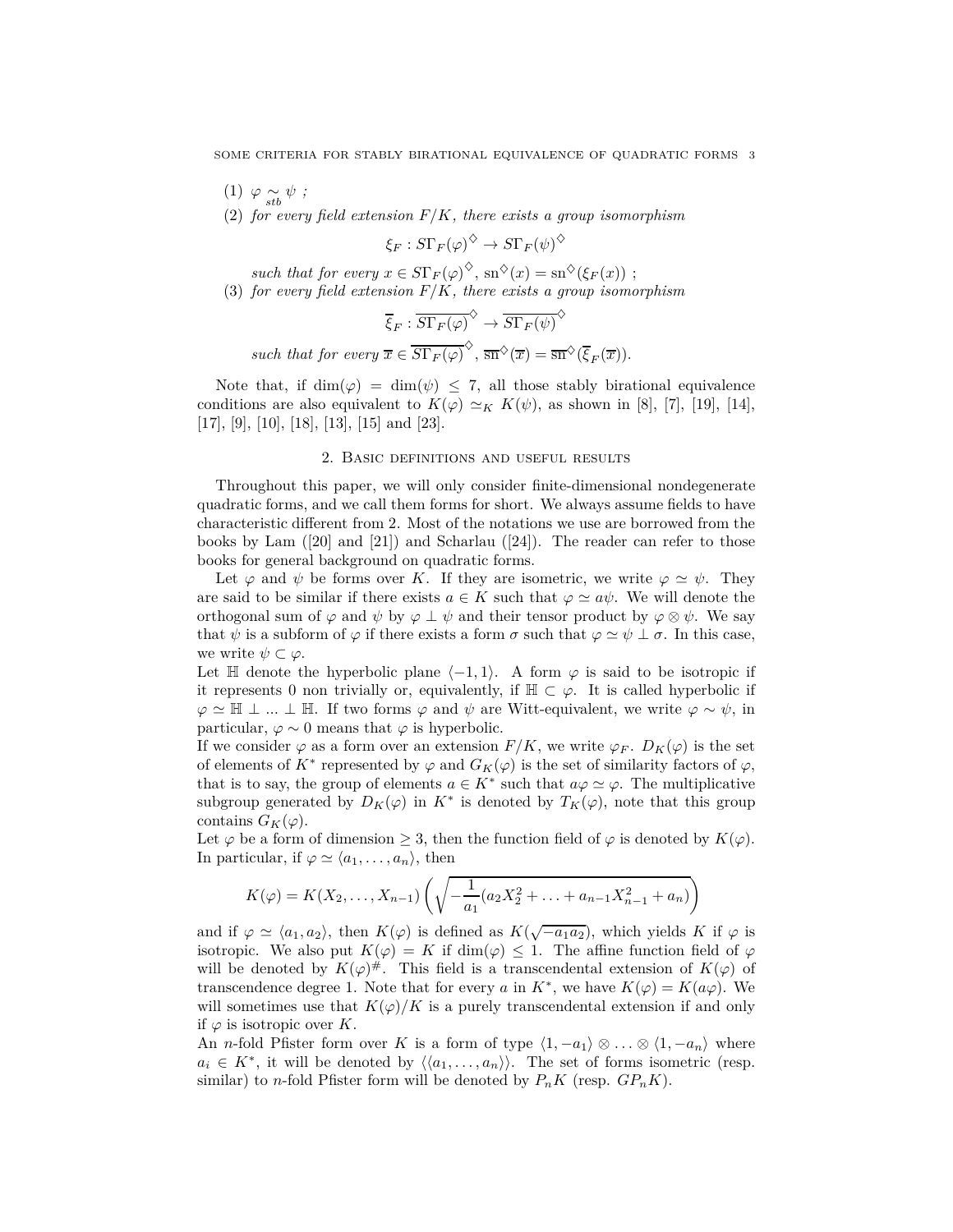#### 4 SYLVAIN ROUSSEY

#### 3. Analogues of the third representation theorem

The well know Pfister's third representation theorem is the following ([24], chapter 4, Theorem 3.7) :

**Theorem 3.1** (Pfister, 1965). Let  $\varphi \simeq \langle a_1, \ldots, a_n \rangle$  and  $\psi \simeq \langle b_1, \ldots, b_m \rangle$  two *anisotropic forms over K, then the following assertions are equivalent :*

- $(1)$   $\psi \subset \varphi$ :
- (2)  $D_F(\psi) \subset D_F(\varphi)$  *for every field extension*  $F/K$ ;
- (3)  $\varphi$  represents  $\psi(t_1, ..., t_m) = \sum_{i=1}^n b_i t_i^2$  over  $K(t_1, ..., t_m)$ .

*In particular,*  $\varphi \simeq \psi$  *if and only if for every field extension*  $F/K$ *,*  $D_F(\psi) = D_F(\varphi)$ *.* 

This result gives sufficient and necessary conditions equivalent for  $\varphi$  to be a subform of  $\psi$ , and Knebusch's norm theorem, formulated in [16], gives an equivalence between hyperbolicity and a condition of the same type.

**Theorem 3.2** (Knebusch, 1973). Let  $\varphi$  and  $\psi$  be anisotropic forms such that  $\psi$ *represents 1 and* dim  $\psi = n \geq 2$ *. The following assertions are equivalent :* 

- $(1)$   $\psi(X_1, \ldots, X_n) \in G_{K(X_1, \ldots, X_n)}(\varphi)$ ;
- (2) *ϕK*(*ψ*) ∼ 0*.*

**Proof :** See [16], Theorem 4.2.  $\square$ 

We will say that a polynomial is unitary over the ring  $K[X_1, \ldots, X_m]$  if its leading coefficient with respect to the lexicographical ordering of monomials is 1. Then, we denote by  $K(g)$  the field of fractions of  $K[X_1, \ldots, X_m]/(g)$  for an irreducible polynomial *g* of  $K[X_1, \ldots, X_m]$ . Then the well known formulation of Knebusch's norm theorem above is actually a corollary of the more general following result :

**Theorem 3.3** (Knebusch, 73). Let  $\varphi$  be an anisotropic quadratic form such that <sup>1</sup> <sup>∈</sup> *<sup>D</sup>K*(*ϕ*)*. Let <sup>a</sup>* <sup>∈</sup> *<sup>K</sup>*<sup>∗</sup> *and let <sup>f</sup>*1*, . . . f<sup>r</sup>* <sup>∈</sup> *<sup>K</sup>*[*X*1*, . . . , Xm*] *be distinct unitary irreducible polynomials, and let*  $f = af_1 \ldots fr$ .

*The following assertions are equivalent :*

- (1)  $f \in G_{K(X_1,...,X_m)}(\varphi)$ ;
- $(2)$   $a \in G_K(\varphi)$  and  $f_i \in G_{K(X_1,...,X_m)}(\varphi)$  for every  $i = 1,...,r$ ;
- (3)  $a \in G_K(\varphi)$  and  $\varphi_{K(f_i)}$  is hyperbolic for all  $i = 1, \ldots, r$ .

**Proof :** See [16], Theorem 4.2.  $\Box$ 

Note that if  $\varphi$  represents 1, the condition  $\psi(X_1, \ldots, X_n) \in G_{K(X_1, \ldots, X_n)}(\varphi)$  in theorem 3.2 implies  $\psi(X_1, \ldots, X_n) \in D_{K(X_1, \ldots, X_n)}(\varphi)$ , just like  $\varphi_{K(\psi)} \sim 0$  implies  $\psi \subset \varphi$  (using the subform theorem from [25], theorem 2).

We can then ask if we can exhibit a similar kind of condition for the isotropy of  $\varphi$  over  $K(\psi)$ . Note first that, as early as 1956, Witt, in [26] (see [27]) had presented an isotropy criterion similar to the third representation theorem (a theorem which was not yet known). In Witt's formulation, the conditions only concerned irreducible polynomials in one variable represented by a quadratic form, but Knebusch noticed in [16] that the argument was valid for irreducible polynomials in *m* variables. We denote by  $T_{K(X_1,...,X_m)}(\varphi)$  the multiplicative subgroup generated by  $D_{K(X_1,...,X_m)}(\varphi)$  in  $K(X_1,...,X_m)$ . Bayer-Fluckiger developed Knebusch's proof to formulate in [1] the following theorem :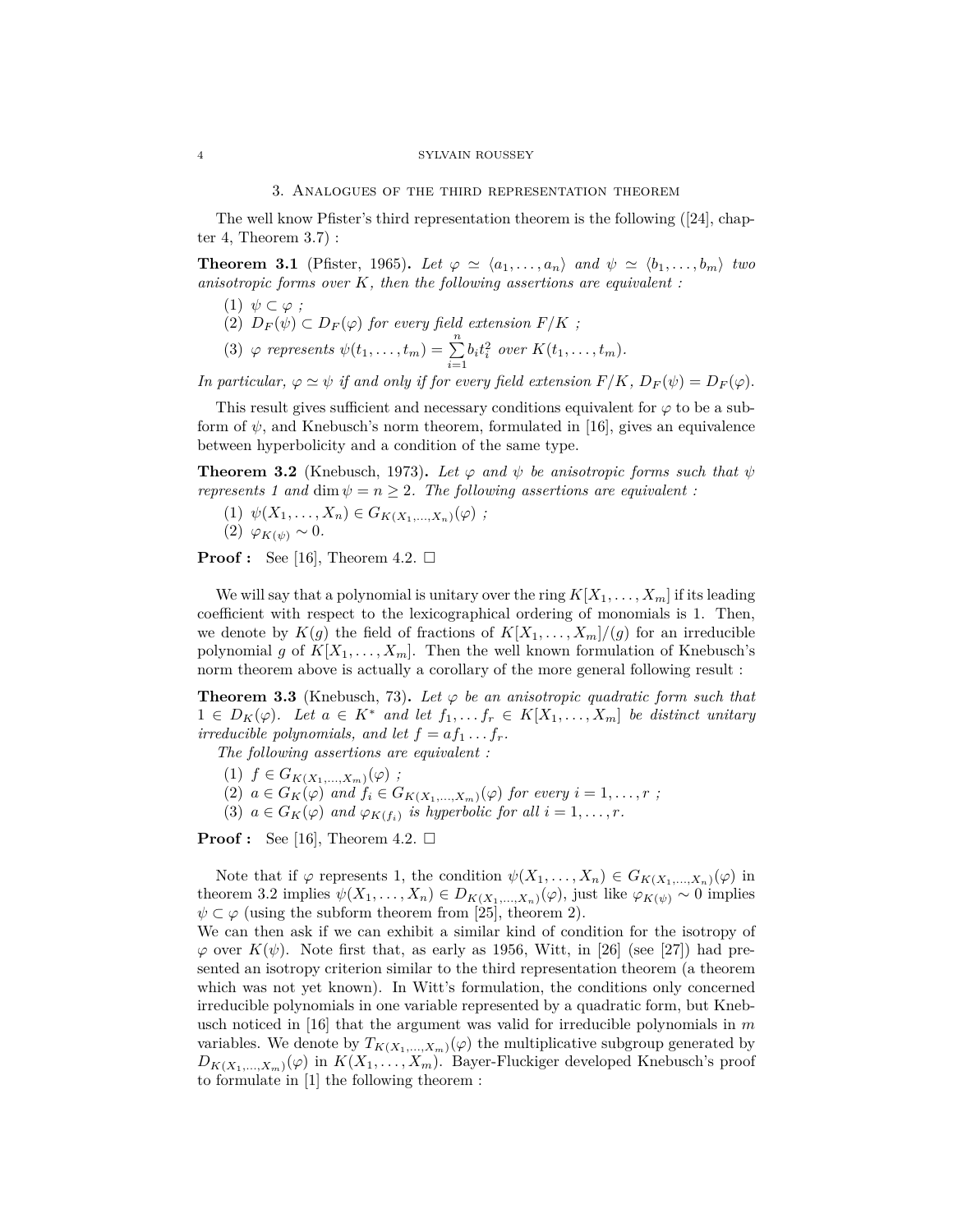**Theorem 3.4** (Witt, 1956 ; Knebusch, 1973 ; Bayer-Fluckiger, 1995)**.** *Let*  $\varphi$  *be an anisotropic quadratic form which represents 1, let*  $a \in K^*$ , *let*  $f_1, \ldots, f_r \in$  $K[X_1, \ldots, X_m]$  *be distinct unitary irreducible polynomials, and let*  $f = af_1 \ldots fr$ . *The following assertions are equivalent :*

 $(1)$   $f \in T_{K(X_1,...,X_m)}(\varphi)$ ; (2)  $a \in T_K(\varphi)$  and  $f_i \in T_{K(X_1,\ldots,X_m)}(\varphi)$  for every  $i = 1,\ldots,r$ ; (3)  $a \in T_K(\varphi)$  and  $\varphi_{K(f_i)}$  is isotropic for every  $i = 1, \ldots, r$ .

**Proof :** See [1], Theorem 1.  $\square$ 

In particular, if  $r = 1$  and f is a quadratic form, we get the following characterizations :

**Theorem 3.5.** Let  $\varphi$  and  $\psi$  be two anisotropic *K-quadratic forms with* dim  $\psi \geq 2$ . *Suppose that*  $\psi$  *and*  $\varphi$  *represent 1, then with the notation*  $X = X_1, \ldots, X_{\dim(\psi)}$ ,

- (1) **(Knebusch, 1973).**  $\varphi$  *is hyperbolic over*  $K(\psi)$  *if and only if*  $\psi(X) \in G_{K(X)}(\varphi)$ ;
- (2) **(Pfister, 1965).**  $\varphi$  *contains*  $\psi$  *if and only if*  $\psi(X) \in D_{K(X)}(\varphi)$ ;
- (3) **(Witt, 1956 ; Knebusch, 1973 ; Bayer-Fluckiger, 1995).**  $\varphi$  *is isotropic over*  $K(\psi)$  *if and only if*  $\psi(X) \in T_{K(X)}(\varphi)$ *.*

**Proof :** See [1], Theorem 9.  $\square$ 

3.1. **An alternative solution.** We are going to reformulate theorem 3.4 in the case of quadratic forms and we will consider sets that are in general smaller than  $T_K(\varphi)$ , namely  $D_K(\varphi)D_K(\varphi)$  and the multiplicative group  $N_K(\varphi)$  generated by  $D_K(\varphi)D_K(\varphi)$  in  $T_K(\varphi)$ .

Note that  $N_K(\varphi)$  is the group of norms of a quadric. Indeed, let X be a variety over *K*, then the group of norms  $N_K(X)$  is generated by all norms  $z \in N_{L/K}(L^*)$ where *L* runs over every finite extension of *K* for which *X* admits an *L*-rational point. If  $X = Q$  is a quadric associated with a nonsingular quadratic form q of dimension  $\geq$  3, then Colliot-Thélène and Skorobogatov showed in lemma 2.2 of [3] that  $N_K(Q) = N_K(q)$ .

**Remark 3.6.** *Note that we have*  $[T_K(\varphi): N_K(\varphi)] = 1$  *or* 2*, and*  $T_K(\varphi) = N_K(\varphi)$  $if$  1  $\in$   $D_K(\varphi)$ .

*For example, if*  $\varphi = \langle a \rangle$  *with*  $a \in K^* \setminus K^{*2}$ , then  $T_K(\varphi) = K^{*2} \cup aK^{*2}$  *whereas*  $N_K(\varphi) = K^{*2}$ , hence  $[T_K(\varphi) : N_K(\varphi)] = 2$ . However, if, say,  $K = K_0((X))((Y))$ *is the iterated Laurent series field in two variables over a field*  $K_0$  *of characteristic not 2, and if*  $\varphi = \langle X, Y, XY \rangle$ , then  $1 \notin D_K(\varphi)$ . Nonetheless,  $T_K(\varphi) = N_K(\varphi) =$ *K*<sup>∗2</sup> ∪ *XK*<sup>∗2</sup> ∪ *YK*<sup>∗2</sup> ∪ *XYK*<sup>∗2</sup> = *D<sub>K</sub>*( $\langle \langle -X, -Y \rangle \rangle$ ).

**Theorem 3.7.** *Let*  $\varphi$  *and*  $\psi$  *be two anisotropic K-quadratic forms with* dim  $\psi \geq 2$ *. If we write*  $X = X_1, \ldots, X_{\dim(\psi)}$ , then the following assertions are equivalent :

- $(1)$   $\varphi_{K(\psi)}$  *is isotropic*;
- (2)  $D_F(\psi)D_F(\psi) \subset D_F(\varphi)D_F(\varphi)$  for every field extension  $F/K$ ;
- (3)  $a\psi(X) \in D_{K(X)}(\varphi)D_{K(X)}(\varphi)$  for every  $a \in D_{K}(\psi)$ ;
- (4)  $N_F(\psi) \subset N_F(\varphi)$  for every field extension  $F/K$ ;
- (5)  $a\psi(X) \in N_{K(X)}(\varphi)$  for every  $a \in D_K(\psi)$ ;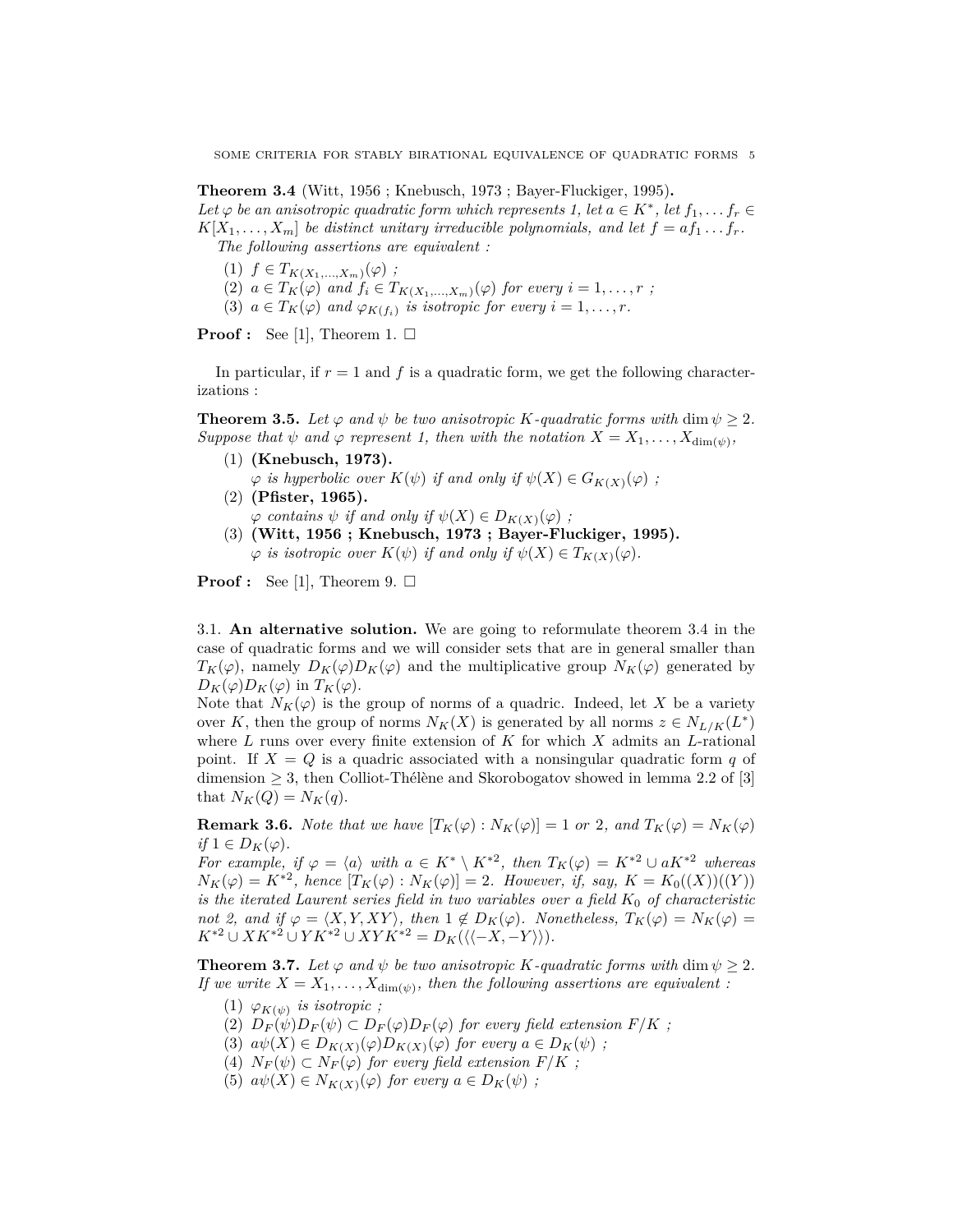(6)  $T_F(a\psi) \subset T_F(\varphi)$  for every field extension  $F/K$  and every  $a \in D_K(\psi)$ ; (7)  $a\psi(X) \in T_{K(X)}(\varphi)$  *for every*  $a \in D_K(\psi)$ .

**Lemma 3.8.** *For every*  $a \in D_K(\varphi)$ ,  $N_K(\varphi) = T_K(a\varphi)$ .

**Proof :** Let *V* be the underlying vector space of  $\varphi$ . If  $a = \varphi(y)$  for some  $y \in V$ , and if  $x \in T_K(a\varphi)$ , then  $x = \prod_{i=1}^r$  $\prod_{i=1} a\varphi(x_i)$  for some  $x_1, \ldots x_r \in V$  and we have  $x = \prod^r$  $\prod_{i=1} \varphi(y) \varphi(x_i) \in N_K(\varphi).$ 

Conversely, let  $x \in N_K(\varphi)$ , then  $x = \prod_{i=1}^r$  $\prod_{i=1}^{r} \varphi(y_i)\varphi(x_i) = \prod_{i=1}^{r} \varphi(y_i) \prod_{i=1}^{r}$  $\prod_{i=1} \varphi(x_i)$  for some  $x_i, y_i \in V, 1 \leq i \leq r$ , and thus, we will have  $x = \prod_{i=1}^{r}$ *i*=1  $a\varphi(\frac{y_i}{a})\prod$  $\prod_{i=1} a \varphi(x_i)$ . Therefore  $x \in T_K(a\varphi)$ .□

**Lemma 3.9.** *Let*  $\varphi$ ,  $\psi$ ,  $\xi$  *be quadratic forms over K with*  $\psi$  *isotropic over*  $K(\xi)$ *. If*  $\varphi$  *is isotropic over*  $K(\psi)$ *, then*  $\varphi$  *is isotropic over*  $K(\xi)$ 

**Proof :** If  $\varphi$  is isotropic over  $K(\psi)$ , then it is so over  $K(\psi)(\xi) = K(\xi)(\psi)$ . But  $\psi$ is isotropic over  $K(\xi)$ , thus  $K(\xi)(\psi)$  is purely transcendental over  $K(\xi)$  and hence  $\varphi$  is already isotropic over  $K(\xi)$ . $\square$ 

**Lemma 3.10.** Let  $\varphi$  and  $\psi$  be two K-forms of dimensions  $\geq 2$ . If  $\varphi$  is isotropic *over*  $K(\psi)$ *, then for every field extension*  $F/K$ *,*  $D_F(\psi)D_F(\psi) \subset D_F(\varphi)D_F(\varphi)$ *.* 

**Proof :** If  $\varphi$  is isotropic over *K*, it will be so over any extension *F* over *K*. Therefore  $D_F(\varphi)D_F(\varphi) = F^*$  for every field extension  $F/K$  and the property is verified. If  $\psi$  is isotropic, then  $K(\psi)$  is a purely transcendental extension of K. Since  $\varphi$  is a *K*-form isotropic over a purely transcendental extension of *K*, it is isotropic already over *K*. According to the previous case, the property is still verified.

Suppose that  $\varphi$  is anisotropic over *K* and isotropic over  $K(\psi)$ , then for every field extension  $F/K$ ,  $\varphi$  will also be isotropic over  $F(\psi)$ . We may also assume that  $\varphi$  is anisotropic over *F*, otherwise the property is obvious. Let then  $c \in D_F(\psi)$ , we can write  $\psi \simeq \langle c \rangle \perp c\tau$  and therefore the sets  $cD_F(\psi)$ ,  $D_F(c\psi)$  and  $D_F(\langle 1 \rangle \perp \tau)$  are equal. Consider now an element *a* of  $D_F(c\psi)$ , we can write  $a = x^2 + y$  with  $x \in F$ and  $y \in D_F(\tau)$  or  $y = 0$ .

If  $y \neq 0$ , then  $c\psi \simeq \langle 1, y \rangle \perp \eta$ . But then  $\psi_{F(\langle 1,y \rangle)}$  is isotropic and  $\varphi_{F(\langle 1,y \rangle)}$  is isotropic by lemma 3.9, which gives, using lemma 4.2 from [11],  $\varphi \simeq b\langle 1, y \rangle \perp \xi$  for some  $b \in F$ . As a consequence, we will have  $x^2 + y = (bx^2 + by)\frac{b}{b^2} \in D_F(\varphi)D_F(\varphi)$ . If  $y = 0$ , for every  $b \in D_F(\varphi)$ ,  $a = x^2 = bx^2 \frac{b}{b^2} \in D_F(\varphi)D_F(\varphi)$ . For every  $c \in$  $D_F(\psi)$ , we thus get that  $cD_F(\psi) \subset D_F(\varphi)D_F(\varphi)$ .

Then, if  $d \in D_F(\psi)D_F(\psi)$ , we can write  $d = ef$  where  $e, f \in D_F(\psi)$ . But then it is clear that  $d \in eD_F(\psi)$  and therefore, from the above,  $d \in D_F(\varphi)D_F(\varphi)$ .  $\Box$ 

**Lemma 3.11.** *Let*  $f \in K[X_1, \ldots, X_m] = K[X]$  *be an irreducible polynomial an*  $\varphi$ *a* quadratic form. If there exists  $a \in K^*$  such that  $af \in T_{K(X)}(\varphi)$ , then  $\varphi_{K(f)}$  is *isotropic.*

**Proof :** Say dim  $\varphi = n$ . Since replacing f by af does not change anything regarding isotropy, we may assume that  $a = 1$ . Write  $f = \prod_{r=1}^{r}$ *i*=1  $\varphi\left(\frac{P_{i1}}{g_i}, \ldots, \frac{P_{in}}{g_i}\right)$ , with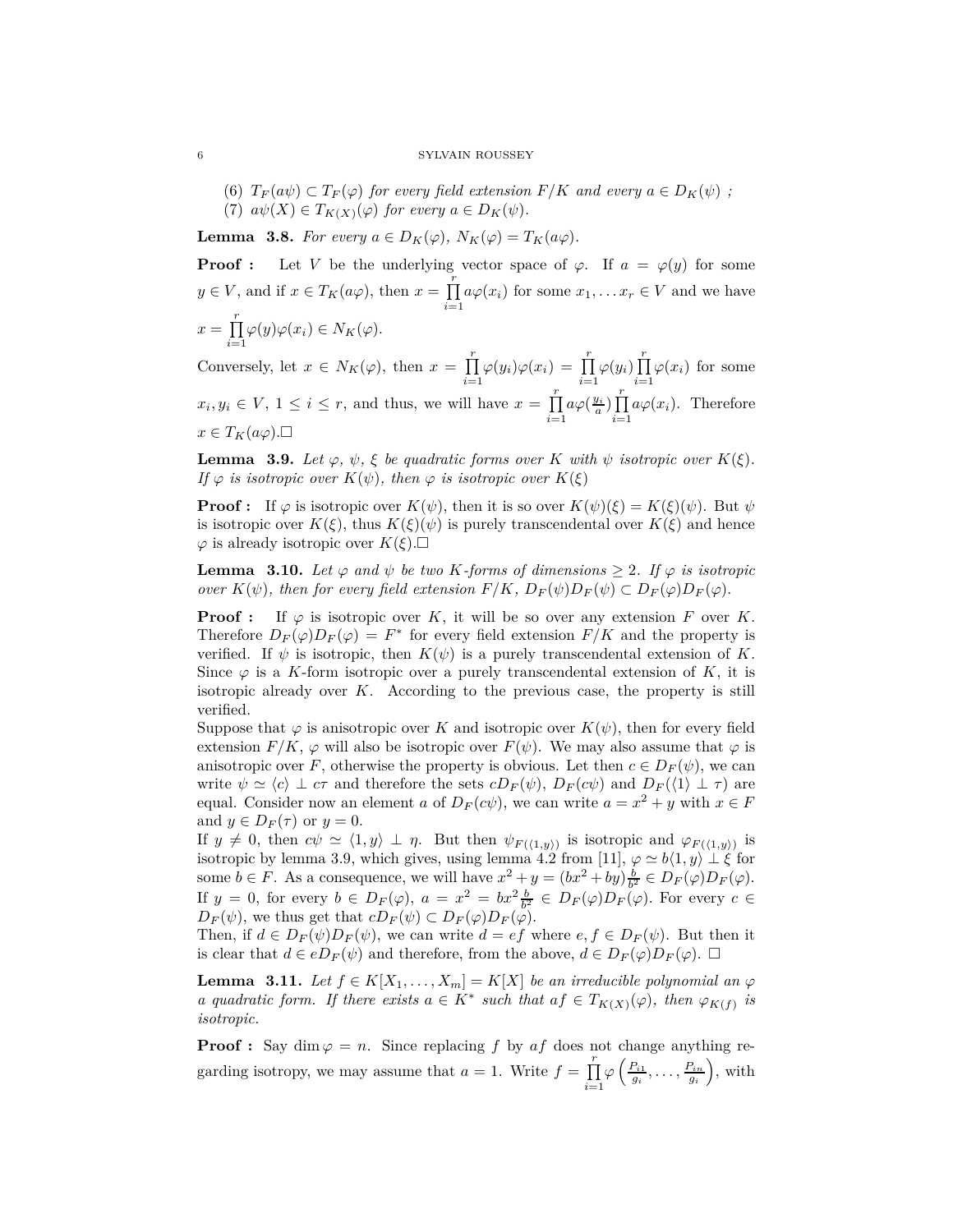$P_{i,j}, g_i \in K[X]$  and  $g_i \neq 0$ . Let  $g = \prod_{i=1}^{r}$  $\prod_{i=1}^{r} g_i$ . Then  $fg^2 = \prod_{i=1}^{r}$  $\prod_{i=1} \varphi(P_{i1}, \ldots, P_{in}).$  If there exists *i* such that  $\forall 1 \leq j \leq n$ ,  $\int_{0}^{1} P_{ij}$ , then  $f^2 | fg^2$ . Then  $f|g$  since f is irreducible and we may replace  $P_{ij}$  by  $\frac{P_{ij}}{f} \in K[X]$  and  $g$  by  $\frac{g}{f} \in K[X]$ . Repeating this if necessary, we may eventually assume that to each  $i \in \{1, \ldots, r\}$  there exists  $j \in \{1, \ldots, n\}$  such that  $f \nvert P_{ij}$ .

Since  $f|\prod_{i=1}^r$  $\prod_{i=1} \varphi(P_{i1}, \ldots, P_{in})$  and *f* irreducible, there exists  $i \in \{1, \ldots, r\}$  such that  $f|\varphi(P_{i1},\ldots,P_{in}).$ 

Then there exists  $h \in K[X]$  such that  $\varphi(P_{i1}, \ldots, P_{in}) = fh$ .

Since not all  $P_{ij}$  divisible by f, this shows that  $\varphi$  is isotropic over the integral domain  $K[X]/(f)$  and hence also over its quotient field  $K(f)$ .

## **Proof of theorem 3.7 :** First,  $(1) \Rightarrow (2)$  is given by lemma 3.10.

We will now use that, by definition,  $D_F(\varphi)D_F(\varphi) \subset N_F(\varphi) \subset T_F(\varphi)$  for every field extension  $F/K$ . This shows in particular that  $(3) \Rightarrow (5) \Rightarrow (7)$ . Moreover, since  $N_F(\varphi)$  is the multiplicative group generated by  $D_F(\varphi)D_F(\varphi)$ , we will always have (2)  $\Rightarrow$  (4). Finally, using lemma 3.8, we have  $T_F(a\psi) = N_F(\psi)$ . Then, as  $N_F(\varphi) \subset T_F(\varphi)$  for every field extension  $F/K$  and for every  $a \in D_K(\psi)$ , we will have  $(4) \Rightarrow (6)$ . As  $(3)$  and  $(7)$  are respectively special cases of  $(2)$  and  $(6)$ , we will have  $(2) \Rightarrow (3)$  and  $(6) \Rightarrow (7)$ . Thus, we get  $(1) \Rightarrow (2) \Rightarrow (4) \Rightarrow (6) \Rightarrow (7)$  and  $(1) \Rightarrow (2) \Rightarrow (3) \Rightarrow (5) \Rightarrow (7)$ .

Since  $\psi(X)$  is irreducible for dim  $\psi = 2$  and  $\psi$  anisotropic and for dim  $\psi \geq 3$ , lemma 3.11 shows that  $(7) \Rightarrow (1)$ .

3.2. **More representation results.** In her proof of the theorem 3.4, Bayer-Fluckiger uses the following result, a variant of which we will prove below :

**Lemma 3.12.** *Let*  $\varphi$  *be a quadratic form of dimension n* and let  $f \in K[X_1, \ldots, X_m]$ *be an irreducible polynomial such that its leading coefficient with respect to the lexicographical ordering is in*  $N_K(\varphi)$ *. If f* divides a polynomial of the form  $\varphi(p_1, \ldots, p_n)$ *with*  $p_i \in K[X_1, \ldots, X_m]$  *setwise coprime, then*  $f \in N_{K(X_1, \ldots, X_m)}(\varphi)$ .

**Proof :** [1] §3, lemme.□

It seems interesting to formulate the following variant because it leads to consider a simpler formulation of the third point of theorem 3.5. The set  $\left\{ \prod_{i=1}^{r} \right\}$  $\prod_{i=1} a_i | a_i \in D_K(\varphi)$  $\mathcal{L}$ of products or *r* elements of  $D_K(\varphi)$  will be denoted by  $D_K(\varphi)^r$ .

**Proposition 3.13.** *Let*  $f \in K[X]$  *be an irreducible unitary polynomial in one variable*  $X$ *. Let*  $\varphi$  *be a quadratic form of dimension n. If*  $f$  *divides a polynomial of the form*  $\varphi(p_1, \ldots, p_n)$  *with*  $p_i \in K[X]$  *not all divisible by f, then*  $f \in D_{K(X)}(\varphi)^m$ *with*  $m \leq \deg_X(f)$ *.* 

**proof :** If  $\dim(\varphi) = 1$  then  $\varphi = \langle a \rangle$  and  $ap^2 = fg$ , so f divides p, which contradicts the hypothesis that the  $p_i$  are not all divisible by  $f$ . The case of dimension 1 is therefore excluded. If  $\varphi$  is isotropic, then we have  $f \in D_{K(X)}(\varphi) = K(X)^*$ . We may therefore assume that  $\varphi$  is anisotropic of dimension  $\geq 2$ . Let us consider the degree of *f*.

If  $\deg_X(f) = 1$ , then there exists  $a \in K$  such that  $f = X - a$ . Suppose then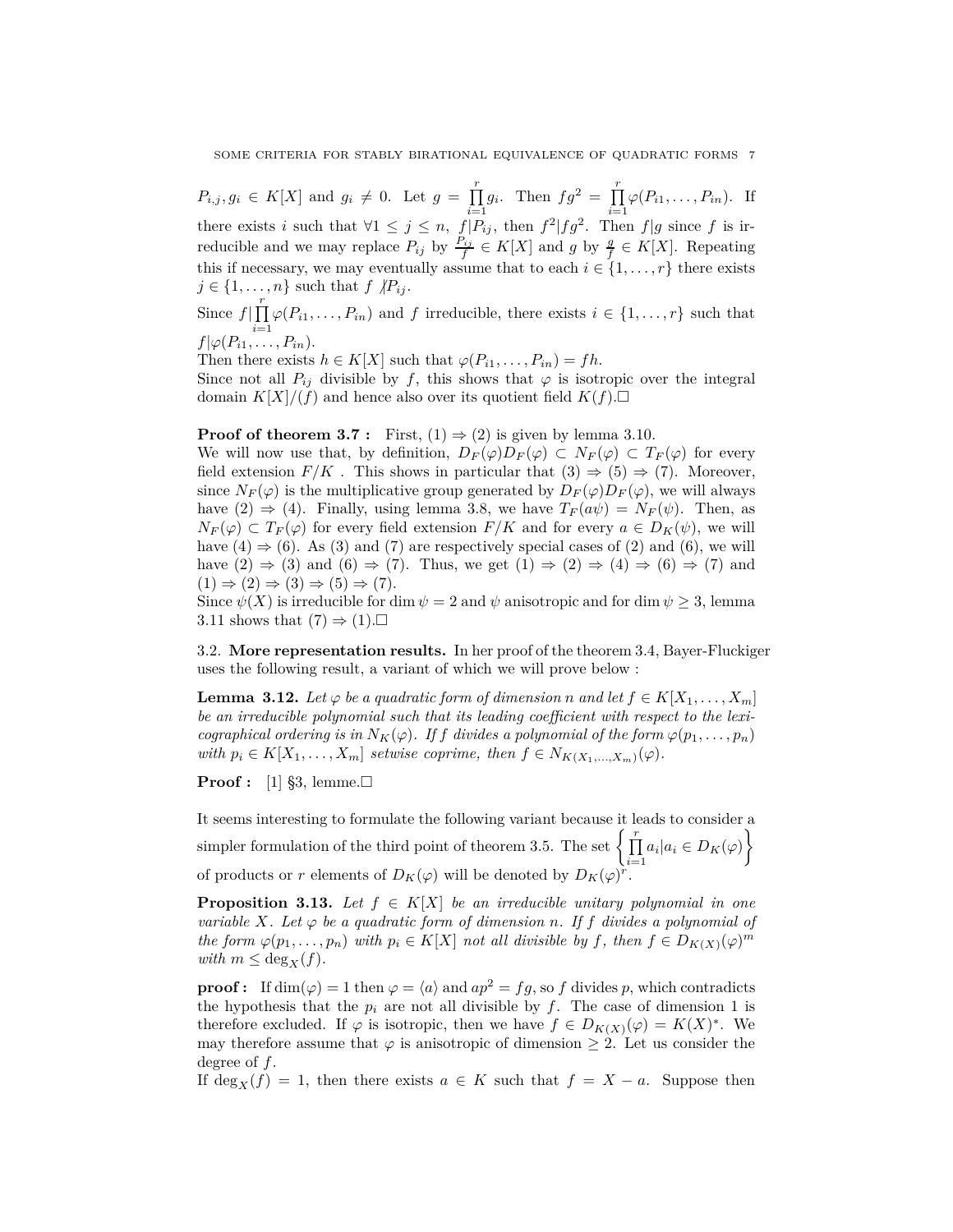that  $(X - a)g(X) = \varphi(p_1, \ldots, p_n)$ . In this case,  $0 = \varphi(p_1(a), \ldots, p_n(a))$ . As  $\varphi$  is anisotropic, we will have  $p_i(a) = 0$  for every *i*. But then every  $p_i$  is divisible by  $f = X - a$ , which contradicts our hypotheses.

If  $\deg_X(f) = 2$ , after a linear change of variable, we may assume that there exists  $a \in K^*$  such that  $f = X^2 - a$ , an irreducible polynomial. We can then write  $(X^2 - a)g(X) = \varphi(p_1, \ldots, p_n)$ . Let us consider  $K(\sqrt{a})$  and evaluate in  $X = \sqrt{a}$ . If  $p_i(\sqrt{a}) = 0$  for every *i*, then there exists  $q_i \in K[X]$  such that  $p_i = (X^2 - a)q_i$  for every *i*, which contradicts our hypothesis. So we may assume that there exists *k* such that  $p_k(\sqrt{a}) \neq 0$ . As  $\varphi(p_1(\sqrt{a}), \ldots, p_n(\sqrt{a})) = 0$  with the  $p_i(\sqrt{a})$  not all zero, it follows that  $\varphi$  becomes isotropic over  $K(\sqrt{a})$ . From [24], chapter 2, lemma 5.1, we will then have  $\varphi \simeq c\langle 1, -a \rangle \perp \varphi'$ . So  $\varphi$  represents  $\frac{1}{c}$  and  $c(X^2 - a)$  over  $K(X)$ , so  $f = X^2 - a \in D_{K(X)}(\varphi)D_{K(X)}(\varphi)$ .

Let us then proceed by induction on the degree. We can divide the  $p_i$  by  $f$  to get  $p_i = \xi_i f + \overline{p_i}$  where  $\deg_X(\overline{p_i}) < \deg_X(f)$ . Recall that, if  $p = (p_1, \ldots, p_n)$ , then we will have by hypothesis  $\varphi(p) = fg$  for a certain polynomial g. In this case, if  $\xi = (\xi_1, \ldots, \xi_n)$  and  $\overline{p} = (\overline{p_1}, \ldots, \overline{p_n})$ , then we can write :

$$
\varphi(\overline{p}) = \varphi(p) + f^2 \varphi(\xi) - 2f b_{\varphi}(p, \xi)
$$
  
=  $f(g + f \varphi(\xi) - 2b_{\varphi}(p, \xi))$   
=  $afh$ .

with  $a \in K^*$  and  $h \in K[X]$  unitary. Consider  $h = \prod h_j$  where the  $h_j \in K[X]$  are irreducible unitary, then  $\deg_X(f) + \sum \deg_X(h_j) \leq 2 \max_i (\deg_X(\overline{p_i})) < 2 \deg_X(f)$ . As a consequence,  $\deg_X(h_j) \leq \sum \deg_X(h_j)$  $<$  deg<sub>*X*</sub>(*f*).

 $\overline{\deg_X(h)}$ Since not all  $\overline{p_i} = 0$  and since  $\varphi$  is anisotropic, a simple degree argument yields that  $\deg_X(\varphi(\overline{p}))$  is even, hence  $\deg_X(h) \leq \deg_X(f) - 2$ . If an  $h_k$  divides every  $\overline{p_i}$  then  $h_k^2$  divides  $\varphi(\overline{p}) = afh$ , and thus  $h_k^2$  divides *h* since both *f* and  $h_k$  are irreducible and  $\deg_X(h_k) < \deg_X(f)$ . After cancelling such an  $h_k^2$  from *h* and *h<sub>k</sub>* from each  $\overline{p_i}$ , we may in fact assume that we have  $afh = af\prod_{i}^{n}h_j\varphi(p')$  with *j*  $p' = (p'_1, \ldots, p'_n) \in K[X]^n$ , and the  $h_j$  irreducible unitary and not dividing every  $p_i'$ .

Let us first show that  $a \in D_K(\varphi)$ . As *f* and the  $h_j$  are unitary, the highest degree coefficient of  $af \prod h_j$  is exactly *a*. Let's denote by  $a'_i$  the highest coefficient degree of each  $p_i'$  and let *d* be the maximum degree of  $p_i'$ , we may then write  $\widetilde{a_i} =$  $\begin{cases} a'_i \text{ if } \deg_X(p'_i) = d \\ 0 \text{ otherwise} \end{cases}$  and  $\widetilde{a} = (\widetilde{a_1}, \ldots, \widetilde{a_n})$ . Since  $\varphi$  is anisotropic, the coefficient of highest degree of  $\varphi(p')$  is  $\varphi(\tilde{a})$ . Thus,  $a = \varphi(\tilde{a})$  and  $a \in D_K(\varphi)$ . If  $k = 1$ , then  $f = \frac{1}{a} \varphi(p') \in D_K(\varphi)D_{K(X)}(\varphi) \subset D_{K(X)}(\varphi)^2$  with  $2 \le \deg_X(f)$ . If  $k \neq 1$ , then as  $\deg_X(h_j) < \deg_X(f)$  we can apply the induction hypothesis which implies that  $h_j \in D_{K(X)}(\varphi)^{m_j}$  with  $m_j \leq \deg_X(h_j)$ , hence with  $h = \prod h_j$  we get  $f = \frac{1}{ah}\varphi(p') \in D_K(\varphi)D_{K(X)}(\varphi) \sum_{m} m_j D_{K(X)}(\varphi)$  and thus  $f \in D_{K(X)}(\varphi) \sum_{m_j+2} m_j$ with  $\sum_{i=1}^{n} m_j + 2 \le \deg_X(h) \le \deg_X(f)$ .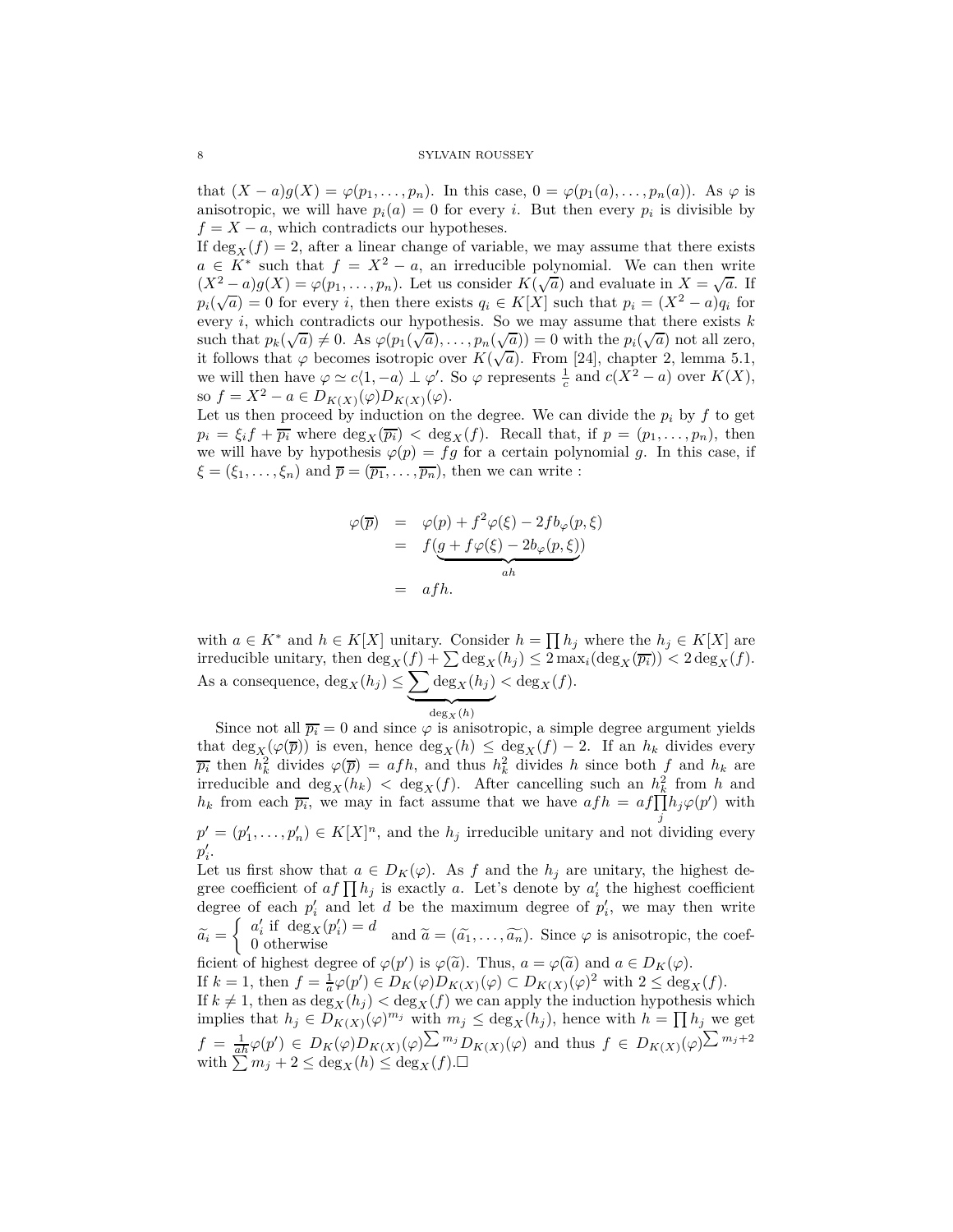We can also use the proposition 3.13 to show a more general property than the equivalence  $1 \Leftrightarrow 3$  of the theorem 3.7, and more precise than the theorem 3.4 in the case of polynomials in one variable.

**Proposition 3.14.** Let  $\varphi$  be an anisotropic quadratic form representing 1. Let  $f \in K[X]$  *be an irreducible unitary polynomial in one variable. Then the following assertions are equivalent :*

- $(1)$   $f \in D_{K(X)}(\varphi)^m$  *with*  $m \le \deg_X(f)$ ;
- (2)  $\varphi_{K(f)}$  *is isotropic.*

**Lemma** 3.15. *If a quadratic form*  $\varphi$  *of dimension n over K becomes isotropic over*  $K(f)$  *where*  $f \in K[X_1, \ldots, X_m] = K[X]$  *is an irreducible polynomial, then f divides a polynomial of the form*  $\varphi(p_1, \ldots, p_n)$  *with the*  $p_i \in K[X_1 \ldots X_m]$  *not all divisible by f.*

**Proof :** Since  $\varphi$  is isotropic over  $K(f) = \text{Quot}(K[X]/(f))$ , after clearing denominators we can find  $\overline{p_1}, \ldots, \overline{p_n} \in K[X]/(f)$  not all  $\overline{p_i} = 0$  such that  $\varphi(\overline{p_1}, \ldots, \overline{p_n}) = 0$ in  $K[X]/(f)$ , or, equivalently, we can find  $p_1, \ldots, p_n, h \in K[X]$ , not every  $p_i$  divisible by *f*, such that  $\varphi(p_1, \ldots, p_n) = fh.\Box$ 

**Proof of the proposition 3.14 :** (1)  $\Rightarrow$  (2) As  $f \in D_{K(X)(\varphi)^m}$  with  $m \leq$ deg<sub>*X*</sub>( $\varphi$ ), this implies that  $f \in T_{K(X)}(\varphi)$  and it suffices to apply lemma 3.11. (2)  $\Rightarrow$  (1) As  $\varphi_{K(f)}$  is isotropic, according to lemma 3.15, *f* divides a polynomial of the form  $\varphi(p_1, \ldots, p_n)$  with the  $p_i \in K[X]$  not all divisible by f. It is then sufficient to apply proposition 3.13.  $\Box$ 

In Corollary 1 of [1], Bayer-Fluckiger establishes that if  $\varphi$  is a form that represents 1 and  $f \in K[X_1, \ldots, X_n]$  is an irreducible and unitary polynomial,  $\varphi$  is isotopic over *K*(*f*) if and only if *f* ∈ *T*<sub>*K*(*X*<sub>1</sub>,...,*X*<sub>*n*</sub>)( $\varphi$ ). We will now present a finer version of this</sub> equivalence where a bound appears for the number of factors in  $T_{K(X_1,...,X_n)}(\varphi)$ . This result, which also refines the theorem 3.4 and implies  $(1) \Leftrightarrow (3)$  in the theorem 3.7, was obtained in collaboration with Detlev W. Hoffmann.

**Theorem 3.16.** Let  $\varphi$  be an anisotropic quadratic form of dimension *n* which *represents 1. We write*  $X = X_1, \ldots, X_n$ . Let  $f \in K[X]$  be an irreducible polynomial *where all X<sup>i</sup> appear. If the degree of the term of highest degree for the lexicographical order is M and if f is unitary for the lexicographical order, then the following assertions are equivalent :*

(1)  $f \in D_{K(X)(\varphi)^m}$  *with*  $m \leq M$ ; (2)  $\varphi_{K(f)}$  *is isotropic.* 

**Lemma** 3.17. Let  $\varphi$  be an anisotropic quadratic form of dimension *n* over *K*, *and let*  $a \in D_{K(\{Y\})}(\varphi)$ *. Let*  $\nu_Y : K(\{Y\}) \to \mathbb{Z} \cup \infty$  *be the Y* − *adic valuation. We write*  $X = X_1, \ldots, X_n \in K((Y))^m$  *and*  $a = \varphi(X)$ *. Then*  $\nu_Y(a) = 2 \min{\{\nu_Y(X_i)|1 \leq i \leq n\}}$ . *In particular, if*  $a \in D_{K((Y))}(\varphi)^m \cap K$ *, then*  $a \in D_K(\varphi)^m$ *.* 

**Proof :** The fact that  $\nu_Y(a) = 2 \min\{\nu_Y(X_i) | 1 \leq i \leq n\}$  follows easily from the anisotropy of  $\varphi$  with a standard argument comparing terms of lowest degree in the  $X_i \in K((Y)).$ 

If  $a \in D_{K((Y))}(\varphi)^m \cap K$ , let  $a_i \in D_{K((Y))}(\varphi)$  with  $a = \prod_{i=1}^{m}$  $\prod_{i=1} a_i$ . By the above, there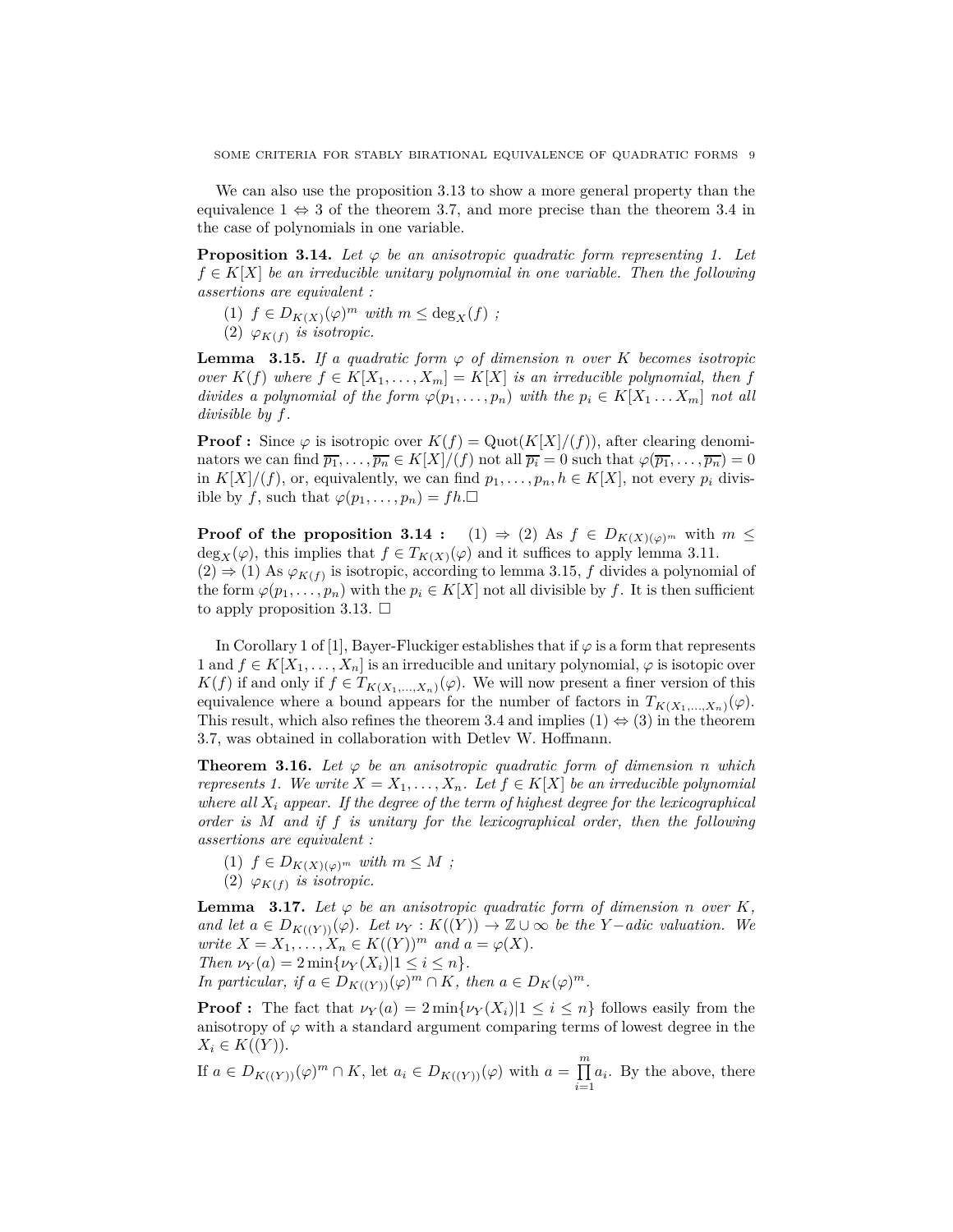#### 10 SYLVAIN ROUSSEY

are  $k_i \in \mathbb{Z}$  such that  $\nu_Y(a_i^{2k_i}) = 0$ . Put  $a'_i = a_i Y^{2k_i} \in D_{K((Y))}(\varphi)$ ,  $k = \sum_{i=1}^m a_i^2$  $\sum_{i=1}^{n} 2k_i$ . Then  $\prod^m$ *i*=1  $a'_i = aY^k$  and  $0 = \nu_Y \left( \prod^m$ *i*=1  $a_i'$  $\overline{ }$  $= \nu_Y(a) + k = k$  since  $\nu_Y(a) = 0$ . Hence  $k = 0$  and  $a = \prod^{m}$ *i*=1  $a'_i$ . Also by the above, we can now write  $a'_i = \varphi(X_{i1}, \ldots, X_{in})$ with  $X_{ij} \in K((Y))$  and  $\nu_Y(X_{ij}) \geq 0$ , that is to say  $X_{ij} \in K[[Y]]$ . Passing to the residue field *K* (that is to say putting *Y* = 0) we get  $a = a(0) = \prod_{i=1}^{m}$ *i*=1  $a_i'(0)$  with  $a'_{i}(0) = \varphi(X_{i1}, \ldots, X_{in}(0)) \in D_{K}(\varphi)$ , hence the claim.

**proof of theorem 3.16 :** We will write  $X' = X_2, \ldots, X_n$ .

For  $(1) \Rightarrow (2)$  comes from lemma 3.11.

For  $(2) \Rightarrow (1)$ , we proceed by induction on the number of variables, the case of one variable is treated by proposition 3.14.

Let 
$$
m = \deg_{X_1}(f)
$$
 and  $f = X_1^m f_m + \underbrace{\ldots \ldots \ldots}_{\deg_{X_1} < m}$  where  $f_m \in K[X']$ .

By Gauss' lemma  $F = \frac{f}{f_m} \in K(X')[X_1]$  is a unitary irreducible polynomial in  $X_1$  over  $K(X')$  of degree *m*, and the degree  $f_m$  for the lexicographical order is *M* − *m*. Note also that  $K(X')(F) \simeq K(f)$ , so by proposition 3.14, *F* can be written as a product of at most *m* elements in  $D_{K(X)}(\varphi)$  and thus of *m* elements since  $1 \in D_K(\varphi)$ . Moreover, by multiplying *F* by  $G^2$  for a suitable  $G \in K[X]$ , we may assume that  $FG^2$  is a product of *m* elements of  $D_{K[X]}(\varphi)$ , that is  $FG^2 =$  $\varphi(p_{11}, \ldots, p_{1n}) \ldots \varphi(p_{m1}, \ldots, p_{mn})$  with  $p_{ij} \in K[X]$ . Moreover, we may assume that if  $g$  is an irreducible factor of  $G$ , then there does not exist any  $k$  such that  $g$ divides every  $p_{k1}, \ldots, p_{kn}$ , for otherwise we may divide every  $p_{kj}$  by  $g$  and  $G^2$  by  $g^2$ .

If  $\deg(f_m) = 0$ , then since f is unitary,  $f_m = 1$  and the proof is complete.

If  $\deg(f_m) > 0$ , then, since  $\varphi$  is isotropic over  $K(f)$ , it is so also over the integral domain  $K[X]/(f)$  and therefore there exists  $p_1, \ldots, p_n \in K[X]$ , not all  $p_i$  divisible by *f* and  $h \in K[X]$  such that  $hf = \varphi(p_1, \ldots, p_n)$ . But, since  $\varphi$  is anisotropic, by comparing the coefficients of the highest degree terms in  $X_1$ , we obtain polynomials  $h', p'_{i} \in K[X']$  such that  $h'f_m = \varphi(p'_1, \ldots, p'_n)$ . Then we may write  $f_m = r^2 s$  where  $r, s \in K[X']$  are unitary and *s* has no square factors.

If  $s = 1$ , then  $f_m = r^2 \in D_{K(X)}(\varphi)$  and therefore  $f = f_m \frac{f}{f_m}$  is a product of at most  $m + 1 \leq m + \deg(f_m) = \deg(f) = M$  elements of  $D_{K(X)}(\varphi)$ , as desired.

If  $s \neq 1$ , let  $t \in K[X']$  be an irreducible factor of *s*. Then by considering *f* as a polynomial in  $X_1$  with coefficients in  $K[X']$ , the polynomial  $t$  does not divide all coefficients of *f* since *f* is irreducible.

Suppose that *K* is infinite, then there exists  $c \in K$  such that  $t = t(X')$  does not divide  $f(c, X') \in K[X']$ . In particular,  $f(c, X') \neq 0$ . But as  $G^2F$  is a product of *m* elements of  $D_{K[X]}(\varphi)$  and  $f_m \in K[X']$ , then  $G^2 f f_m = G^2 f_m^2 F$  is always a product of *m* elements of  $D_{K[X]}(\varphi)$  and we can therefore substitute  $X_1 = c$ . So  $G(c, X')^2 f_m(X') f(c, X')$  is always a product of *m* elements of  $D_{K[X']}(p) \cup \{0\}.$ 

If  $G(c, X') = 0$ , then  $X_1 - c$  divides G and the anisotropy of  $\varphi$  over  $K(X')$  implies that for at least one *i*, we have  $p_{i1}(c, X') = \ldots = p_{in}(c, X') = 0$ . Therefore  $X_1 - c$ divides  $p_{i1}, \ldots, p_{in}$  and *G*, which contradicts the properties of *G*.

Thus,  $G(c, X') \neq 0$  and therefore  $G(c, X')f_m(X')f(c, X') \neq 0$ .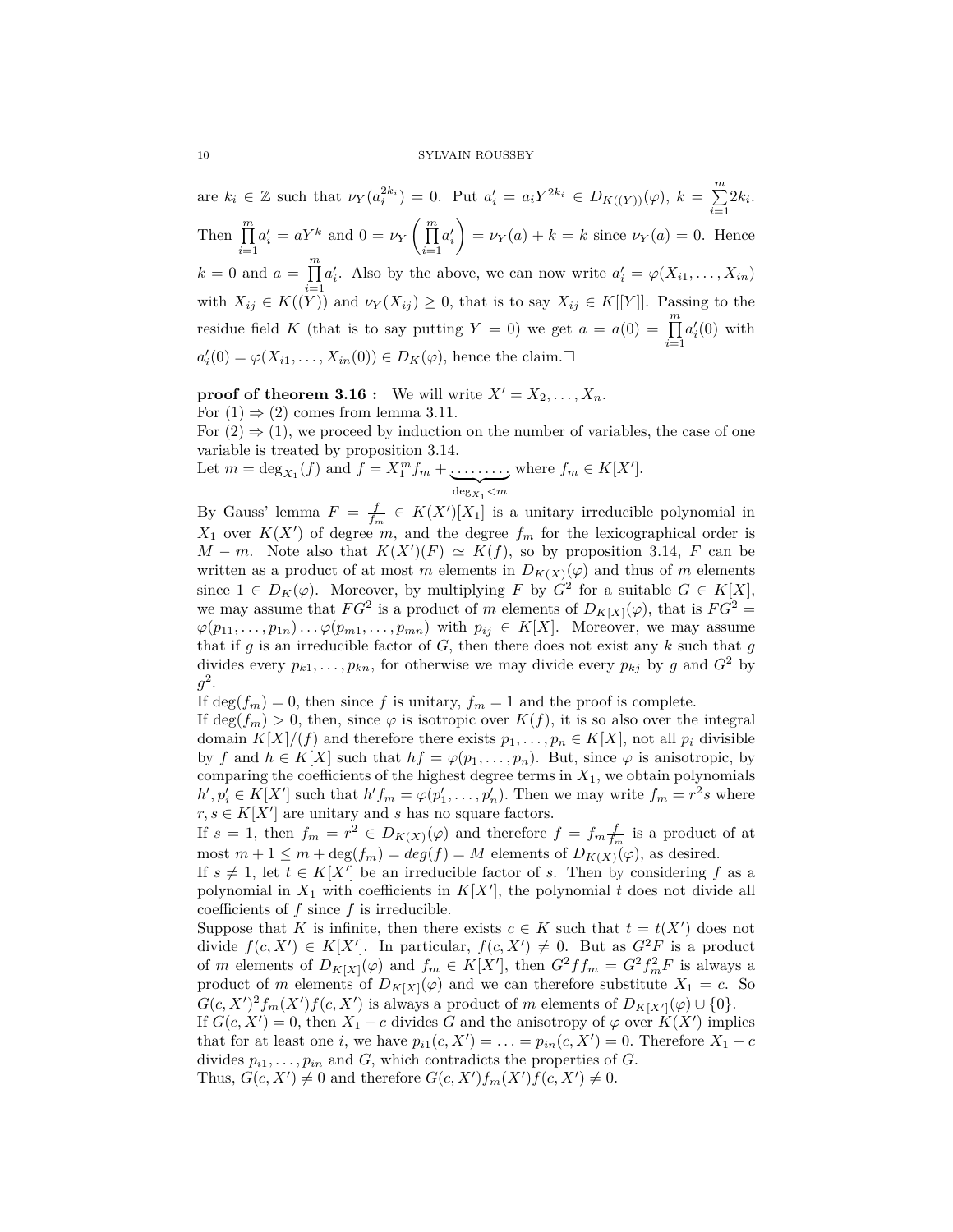So let us write  $s = s't$  with  $s' \in K[X']$ , and  $f'(X') = s'(X')f(c, X') \in K[X']$ , and  $l(X') = G(c, X')r(X') \in K[X']$ . Then we have

$$
G(c, X')^{2} f_{m}(X') f(c, X') = G(c, X')^{2} r^{2}(X') s(X') f(c, X')
$$
  
= 
$$
G(c, X')^{2} r^{2}(X') s'(X') t(X') f(c, X')
$$
  
= 
$$
l^{2} f' t
$$

with  $t$  not dividing  $f'$ .

Let us set  $p'_{ij} = p_{ij}(c, X')$ . We then have  $l^2 f' t = \varphi(p'_{11}, \ldots, p'_{1n}) \ldots \varphi(p'_{m1}, \ldots, p'_{mn})$ . If there is an *i* such that every  $p'_{i1}, \ldots, p'_{in}$  is divisible by *t*, then  $t^2$  divides  $l^2 f' t$ . Therefore, *t* divides *l*, and we can divide *l* and the  $p'_{ij}$  by *t* and we conclude by an induction on the number of irreducible factors of *s*. We can therefore assume that there does not exist any *i* such that every  $p'_{i1}, \ldots, p'_{in}$  is divisible by *t*. But there exists *k* such that *t* divides  $\varphi(p'_{k1}, \ldots, p'_{kn})$ , so  $\varphi$  becomes isotropic over the integral domain  $K[X']/(t)$  and therefore also over its quotients field  $K(t)$ . By induction hypothesis, since *t* is irreducible and unitary, *t* can be written as a product of at most deg(*t*) factors in  $D_{K(X')}(\varphi)$ .

By repeating this process for every irreducible factor of *s*, it follows from adding the degrees of the factors of *s* that *s* and so  $f_m = r^2 s$  can be written as a product of at most  $\deg(s) \leq \deg(f_m) = M - m$  elements of  $D_{K(X')}(\varphi)$ . Then, since *F* is a product of at most *m* elements of  $D_{K(X)}(\varphi)$ , we can write  $f = Ff_m$  as a product of at most deg( $F$ ) + deg( $f_m$ ) =  $M - m + m = M$  elements of  $D_{K(X)}(\varphi)$ .

If *K* is a finite field, then the field  $L = K((Y))$  of formal series in *Y* over *K* is infinite. We can therefore apply the previous result which assures us that  $f$  is a product of at most *M* elements of  $D_{K((Y))(X)}(\varphi)$ . But  $K((Y))(X) \subset K(X)((Y)),$ and therefore  $f \in D_{K(X)(Y)}(\varphi)^M$ . Therefore, using lemma 3.17, we get that  $f \in D_{K(X)}(\varphi)^M$ .  $\Box$ 

3.3. **Application to stably birational equivalence.** Theorem 3.7 allows to obtain the following criterion in a simple way :

**Theorem 3.18.** Let  $\varphi$  and  $\psi$  be two anisotropic K-forms of dimension  $\geq 2$ , then *the following assertions are equivalent :*

- $(1)$   $\varphi \underset{stb}{\sim} \psi$ ;
- (2) *for every field extension*  $F/K$ ,  $D_F(\psi)D_F(\psi) = D_F(\varphi)D_F(\varphi)$ ;
- (3) *for every field extension*  $F/K$ ,  $N_F(\psi) = N_F(\varphi)$ .

*If*  $\varphi$  *and*  $\psi$  *represent 1, these assertions are also equivalent to* 

- (4) *for every field extension*  $F/K$ ,  $T_F(\psi) = T_F(\varphi)$ .
- 4. LINK BETWEEN THE ISOTROPY OF  $\varphi$  over  $K(\psi)$  and the isotropy of  $\varphi \otimes \pi$  over  $K(\psi \otimes \pi)$

A Pfister multiple is given by a pair  $(\varphi, \pi)$  where  $\pi \in P_n K$  and  $\varphi$  is a *K*-form. Given a Pfister form  $\pi \in P_nK$ , we can ask if the isotropy of  $\varphi$  over  $K(\psi)$  has an influence on the behavior of  $\varphi \otimes \pi$  over  $K(\psi \otimes \pi)$ . The same question arises also for the stably birational equivalence and hyperbolicity : are they preserved by multiplying by a Pfister form ? The case of hyperbolicity has been treated in [6] by Fitzgerald who proved the following result ([6], Theorem 3.2.) :

**Theorem 4.1.** Let  $\varphi$  and  $\psi$  be two K-forms of dimensions  $\geq 2$ , if  $\varphi$  is hyperbolic *over*  $K(\psi)$ *, then for every form*  $\pi \in GP_nK$ *,*  $\pi \otimes \varphi$  *is hyperbolic over*  $K(\pi \otimes \psi)$ *.*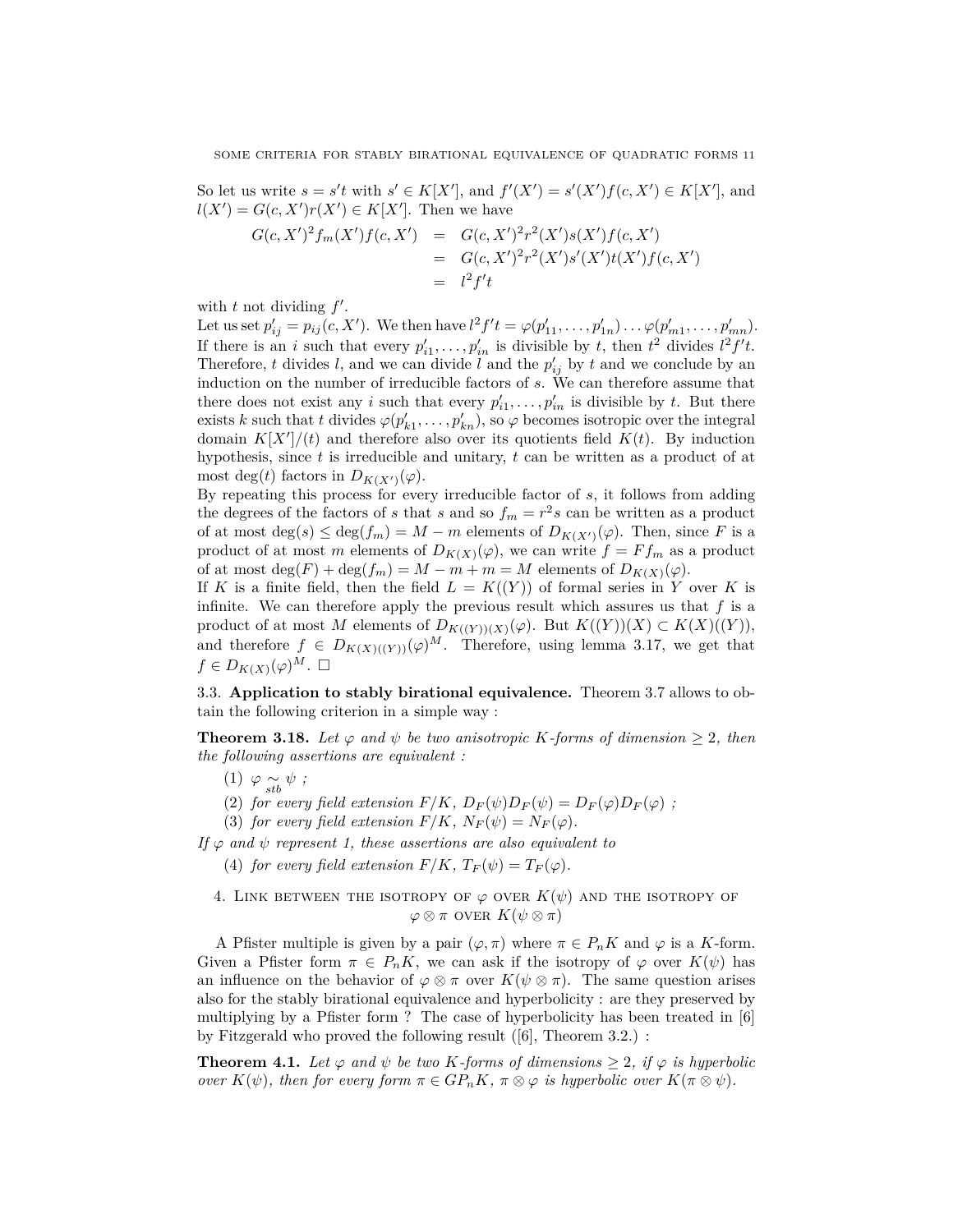We propose to prove the following result, which was to our knowledge not written down explicitly, although it was already known as a consequence of a famous result by Elman and Lam ([5], proposition 2.2).

**Theorem 4.2.** Let  $\varphi$  and  $\psi$  be two K-forms of dimensions  $\geq 2$ , if  $\varphi$  is isotropic *over*  $K(\psi)$ *, then for any form*  $\pi \in GP_nK$ *,*  $\pi \otimes \varphi$  *is isotropic over*  $K(\pi \otimes \psi)$ *.* 

**Lemma** 4.3. Let  $\varphi$  and  $\psi$  be two anisotropic K-forms of dimensions  $\geq 2$ , then *the following assertions are equivalent :*

- (1)  $\varphi$  *is isotropic over*  $K(\psi)$ ;
- (2) *for every field extension*  $F/K$ ,  $D_F(\psi)D_F(\psi) \subset D_F(\varphi)D_F(\varphi)$ ;
- (3)  $\varphi \perp T\varphi$  *is isotropic over*  $K(T)(\psi \perp T\psi)$ ;
- (4)  $\varphi \perp T\varphi$  *is isotropic over*  $K((T))(\psi \perp T\psi)$ ;
- $(5)$  *for every*  $n \geq 0$ ,  $\langle\langle X_1, \ldots, X_n \rangle\rangle \otimes \varphi_{K(X_1, \ldots, X_n)(\langle\langle X_1, \ldots, X_n \rangle\rangle \otimes \psi)}$  is isotropic ;
- $(6)$  *for every*  $n \geq 0$ ,  $\langle (X_1, \ldots, X_n) \rangle \otimes \varphi_{K((X_1))\ldots((X_n))(\langle (X_1, \ldots, X_n) \rangle \otimes \psi)}$  *is isotropic.*

**Proof :** (1)  $\Rightarrow$  (2) follows from lemma 3.10 and (2)  $\Leftrightarrow$  (3)  $\Leftrightarrow$  (4) follows from [12], lemma 5.3. (4)  $\Rightarrow$  (6) and (3)  $\Rightarrow$  (5) appear by iterations of the implications (1)  $\Rightarrow$  (3) and (1)  $\Rightarrow$  (4), noting that  $\langle\langle -T \rangle\rangle \otimes \varphi$  becomes isotropic over  $K(T)(\langle\langle -T \rangle\rangle \otimes \psi)$  in (3), and over  $K((T))(\langle\langle -T \rangle\rangle \otimes \psi)$  in (4), but as  $K(T)$  = *K*(−*T*) and *K*((*T*)) = *K*((−*T*)), we get (4) ⇒ (6) and (3) ⇒ (5). (4) and (3) are special cases of (5) and (6). So we have  $(1) \Rightarrow (2)$  and  $(2) \Leftrightarrow (3) \Leftrightarrow (4) \Leftrightarrow (5) \Leftrightarrow (6)$ . To conclude, we can use theorem 3.7 to get  $(2) \Rightarrow (1)$ .  $\Box$ 

**Proof of theorem 4.2 :** We may assume that  $\pi \in P_nK$  and that the form  $\pi \otimes \varphi$ is anisotropic over *K*. So let us write  $\pi \simeq \langle \langle a_1, \ldots, a_n \rangle \rangle$ . As  $\varphi$  is isotropic on  $K(\psi)$ , the form  $\langle \langle X_1, \ldots, X_n \rangle \rangle \otimes \varphi$  is isotropic over  $K(X_1, \ldots, X_n)(\langle \langle X_1, \ldots, X_n \rangle \rangle \otimes \psi)$ according to lemma 4.3.

Let us write  $T = X_n - a_n$ , then  $K(X_1, \ldots, X_n) = K(X_1, \ldots, X_{n-1}, T)$ . Consider the completion *F* of  $K(X_1, \ldots, X_{n-1}, T)$  for the *T*-adic valuation.

Then  $F = K(X_1, \ldots, X_{n-1})((T))$  and its residue class field is  $f = K(X_1, \ldots, X_{n-1})$ . Then  $X_n \equiv a_n \mod T$  and the forms  $\pi \otimes \varphi$  and  $\pi \otimes \psi$  are unimodular with residual forms over *f* given by  $\langle X_1, \ldots, X_{n-1}, a_n \rangle \otimes \varphi$  (anisotropic by hypothesis) and  $\langle \langle X_1, \ldots, X_{n-1}, a_n \rangle \rangle \otimes \psi$ . We can then apply [12], lemma 5.3 and deduce that  $\langle \langle X_1, \ldots, X_{n-1}, a_n \rangle \rangle \otimes \varphi$  is isotropic over  $K(X_1, \ldots, X_{n-1}) (\langle \langle X_1, \ldots, X_{n-1}, a_n \rangle \rangle \otimes$ *ψ*). By repeating this process, we conclude that  $\pi \otimes \varphi$  is isotropic over  $K(\pi \otimes \psi)$ .  $\Box$ 

Note that, more precisely, we have shown the following result :

**Theorem 4.4.** Let  $\varphi$  and  $\psi$  be two anisotropic K-forms of dimensions  $\geq 2$ .  $\varphi$  is *isotropic over*  $K(\psi)$  *if and only if for every field extension*  $F/K$  *and for every form*  $\pi \in GP_nF$ ,  $\pi \otimes \varphi$  *is isotropic over*  $F(\pi \otimes \psi)$ .

We can now deduce from the previous results the following :

**Theorem 4.5.** Let  $\varphi$  and  $\psi$  be two anisotropic K-forms of dimensions  $\geq 2$ , then *the following assertions are equivalent :*

- (1)  $\varphi \underset{stb}{\sim} \psi$  *over K ;*
- (2) *for every field extension*  $F/K$ ,  $D_F(\psi)D_F(\psi) = D_F(\varphi)D_F(\varphi)$ ;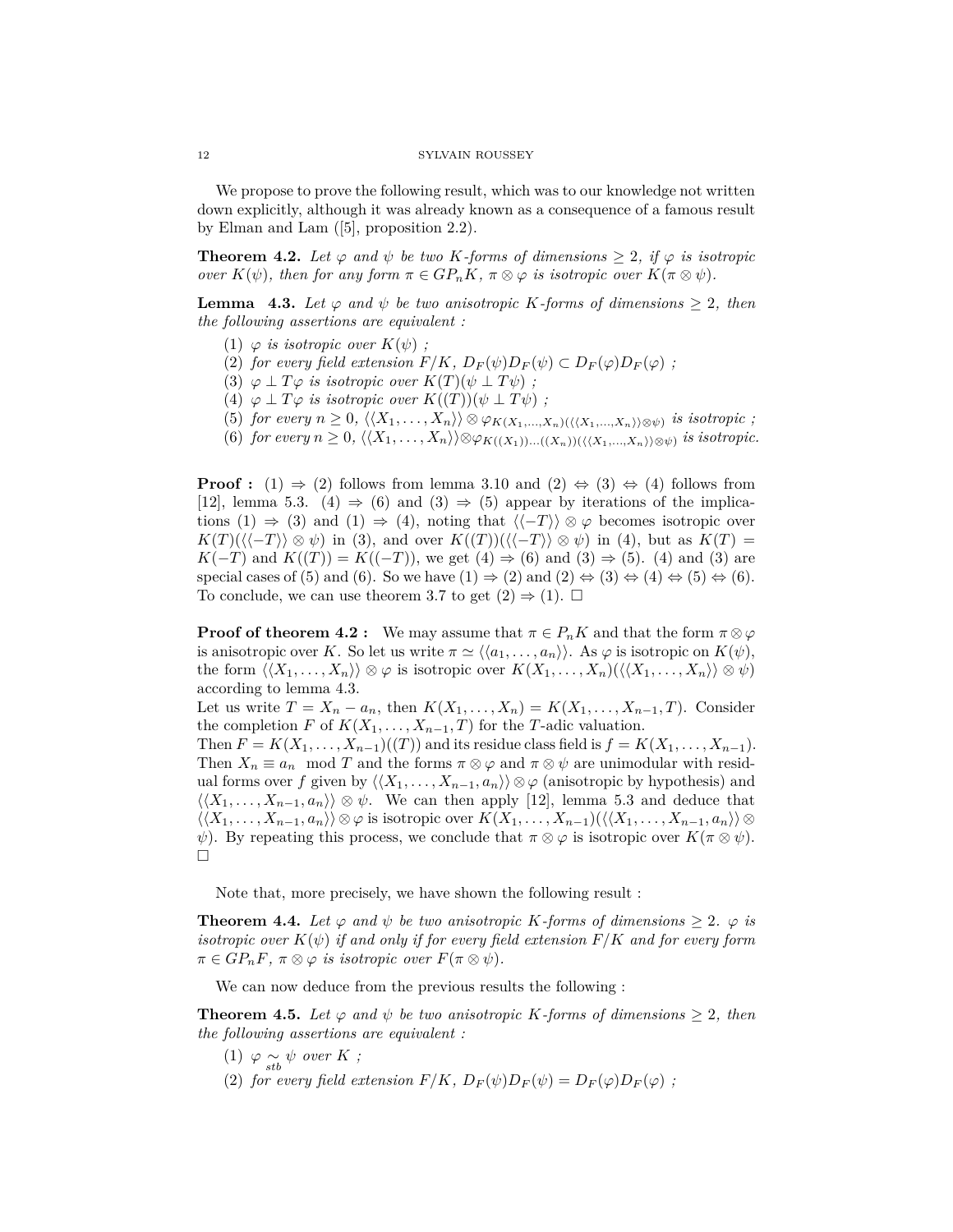(3) *for every*  $n > 1$ ,

$$
\langle\langle X_1,\ldots,X_n\rangle\rangle\otimes\varphi\underset{stb}{\sim}\langle\langle X_1,\ldots,X_n\rangle\rangle\otimes\psi
$$

*over*  $K(X_1, ..., X_n)$ ;

(4) *for every field extension*  $F/K$ *, for every*  $n \geq 1$  *and for every*  $\tau \in GP_n(F)$ *,* 

$$
\varphi\otimes\tau \underset{stb}{\sim} \psi\otimes\tau.
$$

**Corollary 4.6.** *Let*  $\varphi$  *and*  $\psi$  *be two anisotropic K*-forms of dimensions  $\geq 2$  *such that*  $\varphi \sim \psi$ *, then for every*  $n \ge 1$  *and for every form*  $\pi \in GP_nK$ ,  $\pi \otimes \varphi \sim_{\text{stb}} \pi \otimes \psi$ .

## 5. stable birational equivalence and Clifford groups

5.1. **Special Clifford group and spinor norm.** Let  $\varphi$  be a quadratic form over *K*,  $C(\varphi)$  its Clifford algebra,  $C_0(\varphi)$  the even part of its Clifford algebra and  $C_1(\varphi)$ its odd part. We borrow the following notations and results from [24], chapter 1 and 9. Considering  $\varphi: V \to K$ , we identify *V* with the subspace  $\overline{V}$  of  $C(\varphi)$  given by the injection *i* :  $\int V \rightarrow C(\varphi)$ 

 $x \mapsto \overline{i}(x) = \overline{x}$ The group  $O_K(\varphi) = \{isometries \sigma : (V, \varphi) \to (V, \varphi)\}$  is called the orthogonal group and  $SO_K(\varphi) = {\sigma \in O_K(\varphi)}$  det  $\sigma = 1$ } the special orthogonal group. Any  $\sigma \in O_K(\varphi)$  defines an algebra automorphism  $c(\sigma)$  of  $C(\varphi)$ . This induces a group homomorphism  $c: O_K(\varphi) \to \text{Aut}(C(\varphi))$ . Consider the automorphism  $\gamma = c(-id)$ . It defines a grading of  $C(\varphi)$  by  $\gamma_{|C_0} = id$  and  $\gamma_{|C_1} = -id$ .

The Clifford group and the special Clifford group of  $\varphi$  over *K* are respectively defined by  $\Gamma_K(\varphi) = {\alpha \in C(\varphi)}\alpha$  invertible and  $\gamma(\alpha)V\alpha^{-1} = V \in C(\varphi)$  and  $S\Gamma_K(\varphi) = {\alpha \in C_0(\varphi)}\alpha$  invertible and  $\alpha V \alpha^{-1} = V \in C(\varphi)$ .

We then get the following commutative diagram  $([22], [2], 9, n^{\circ}4$ , theorems 2 and  $3, n^{\circ}5$  theorem  $4)$ :

$$
K^* \longrightarrow S\Gamma_K(\varphi) \longrightarrow SO_K(\varphi) \longrightarrow 1
$$
  

$$
\downarrow^{\text{sn}} \qquad \qquad \downarrow^{\text{sn}} \qquad \qquad \downarrow^{\text{sn}} \qquad \qquad
$$
  

$$
K^* \longrightarrow K^*/(K^{*2}) \longrightarrow 1
$$

where sn is the spinor norm, given by  $\text{sn}(\alpha) = \alpha^t \alpha$  and  $S\Gamma_K(\varphi)$  acts on *V* by  $\alpha(v) =$  $\alpha v \alpha^{-1}$ . We can then define the following group :  $S\Gamma_K(\varphi)^{\diamondsuit} = S\Gamma_K(\varphi)/\ker(\mathrm{sn})$ . We will denote by  $\text{sn}^{\diamondsuit}: S\Gamma_K(\varphi)^\diamondsuit \to K^*$  the injective homomorphism induced by sn. The image of  $\alpha \in S\Gamma_K(\varphi)$  in  $S\Gamma_K(\varphi)$ <sup> $\diamond$ </sup> under the canonical surjection will be denoted by  $\alpha^{\diamondsuit}$ .

5.2. **Structure of**  $S\Gamma_K(\varphi)^\diamondsuit$  and  $\overline{S\Gamma_K(\varphi)}^\diamondsuit$ . Following [22], we will say that an element  $s \in S\Gamma_K(\varphi)$  is plane if  $s \in S\Gamma_K(\varphi_0)$  for  $\varphi_0 \subset \varphi$  of dimension 2. According to [4], Theorem IX.1,  $S\Gamma_K(\varphi)$  is generated by its plane elements. An element  $a \in S\Gamma_K(\varphi)$ <sup> $\diamond$ </sup> will be called plane if  $a = \alpha^{\diamond}$  with  $\alpha$  a plane element in  $S\Gamma_K(\varphi)$ . As in [22] we will denote by  $\overline{S\Gamma_K(\varphi)}$  the quotient of  $S\Gamma_K(\varphi)$  by its commutator subgroup and elements of the form  $\alpha\beta^{-1}$  where  $\alpha, \beta \in S\Gamma_K(\varphi)$  are plane such that  $\sin(\alpha) = \sin(\beta)$ . So if we denote by  $\overline{\sin} : \overline{S\Gamma_K(\varphi)} \to K^*$  the homomorphism induced by sn, we can define the group  $\overline{S\Gamma_K(\varphi)}^{\Diamond} = \overline{S\Gamma_K(\varphi)}/\ker(\overline{sn})$  and the induced homomorphism  $\overline{\text{sn}}^{\diamond} : \overline{S\Gamma_K(\varphi)}^{\diamond} \to K^*$ . The image of an element  $\alpha$  of  $S\Gamma_K(\varphi)^{\diamondsuit}$  in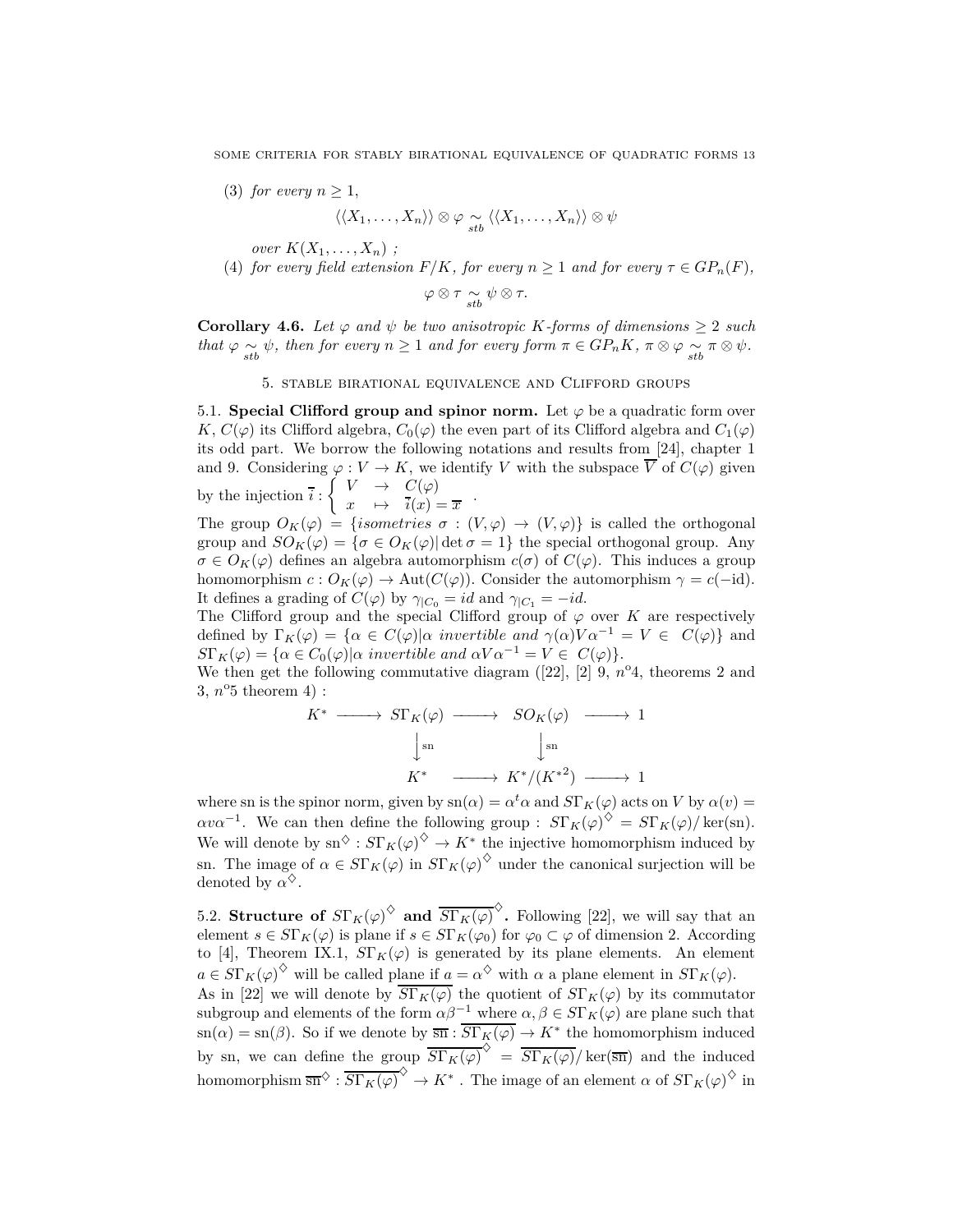$S\Gamma_K(\varphi)$ <sup> $\diamond$ </sup> by the canonical surjection will be denoted by  $\overline{\alpha}^{\diamond}$ . Finally, an element  $a \in \overline{S\Gamma_K(\varphi)}^{\Diamond}$  will be called plane if  $a = \overline{\alpha}^{\Diamond}$  with  $\alpha$  plane in  $S\Gamma_K(\varphi)$ . Then, let us write  $P_K(\varphi) = {\text{sn}(\alpha) | \alpha \in S\Gamma_K(\varphi) \text{ plane}} \subset K^*$  and consider  $\widetilde{N}_K(\varphi)$ , the multiplicative group generated by  $P_K(\varphi)$  in  $K^*$ . Under these conditions, the structures of  $S\Gamma_K(\varphi)^\diamondsuit$  and  $\overline{S\Gamma_K(\varphi)}^\diamondsuit$  are given by the following statement :

# **Proposition 5.1.**

- $(1)$   $S\Gamma_K(\varphi) \sim \widetilde{N}_K(\varphi)$ .
- $\overline{S\Gamma_K(\varphi)}^{\diamond} \simeq \widetilde{N}_K(\varphi).$

## **Proof :**

(1) Consider  $\Theta_{\varphi} : \widetilde{N}_K(\varphi) \to S\Gamma_K(\varphi)^{\diamond}$  defined by  $\Theta_{\varphi}(\Pi_i \operatorname{sn}(\alpha_i)) = \Pi_i \alpha_i^{\diamond}$ .  $\Theta_{\varphi}$  is then well defined on  $\widetilde{N}_K(\varphi)$  by definition of  $S\Gamma_K(\varphi)^\diamondsuit$ . Indeed, if  $\Pi_i \text{sn}(\alpha_i) = \Pi_k \text{sn}(\beta_k)$ , then  $\Pi_i$ sn<sup> $\diamondsuit(\alpha_i^{\diamondsuit}) = \Pi_k$ sn $\circsuit(\beta_k^{\diamondsuit})$  by definition of sn<sup> $\diamondsuit$ </sup>, and therefore, as sn<sup> $\diamondsuit$ </sup> is injec-</sup> tive,  $\Pi_i \alpha_i^{\diamondsuit} = \Pi_k \beta_k^{\diamondsuit}$ . This means exactly that  $\Theta_{\varphi}(\Pi_i \operatorname{sn}(\alpha_i)) = \Theta_{\varphi}(\Pi_k \operatorname{sn}(\beta_k)).$ 

The map  $\Theta_{\varphi}$  is surjective since  $S\Gamma_K(\varphi)$ , and therefore  $S\Gamma_K(\varphi)^{\diamondsuit}$ , are generated by their plane elements. This assures us that, for every  $x \in S\Gamma_K(\varphi)^\diamondsuit$ , we can write  $x = \Pi_i \alpha_i^{\diamond} = \Theta_{\varphi}(\Pi_i \operatorname{sn}(\alpha_i))$  where  $\Pi_i \operatorname{sn}(\alpha_i) \in \widetilde{N}_F(\varphi)$ .

 $Θ$ <sub>*ϕ*</sub> is also injective. Indeed, suppose  $Θ$ <sub>*ϕ*</sub>(*x*) = 1<sup> $\diamond$ </sup>, and write *x* = Π<sub>*i*</sub>sn(*α<sub><i>i*</sub>)</sub>. Consequently, we will have  $\Theta_{\varphi}(\Pi_i \text{sn}(\alpha_i)) = 1^{\diamondsuit}$  and therefore, by definition of  $\Theta_{\varphi}$ ,  $\Pi_i \alpha_i^{\diamond} = 1^{\diamond}$ . So  $\text{sn}^{\diamond}(\Pi_i \alpha_i^{\diamond}) = \text{sn}^{\diamond}(1^{\diamond}) = 1$  but then  $\Pi_i \text{sn}(\alpha_i) = \Pi_i \text{sn}^{\diamond}(\alpha_i^{\diamond}) = 1$ , which gives  $x = 1$ . So the map  $\Theta_{\varphi}$  is a group isomorphism.

(2) This part is shown as the previous one, defining  $\overline{\Theta_{\varphi}} : \widetilde{N}_K(\varphi) \to \overline{S\Gamma_K(\varphi)}^{\Diamond}$ by  $\overline{\Theta_{\varphi}}(\Pi_i \text{sn}(\alpha_i)) = \Pi_i \overline{\alpha_i}^{\lozenge}$ . Injectivity of  $\overline{\text{sn}}^{\lozenge}$  will once again assure us that the homomorphism is well defined and the rest is similar.

5.3. **Stable birational equivalence and group isomorphisms.** Rost showed in lemma 8 of [22] that for every *K*-quadratic form  $\varphi$ ,  $D_K(\varphi)D_K(\varphi) = P_K(\varphi)$ where  $P_K(\varphi)$  is the set previously defined. As a consequence, the sets  $\tilde{N}_K(\varphi)$  and  $N_K(\varphi)$  coincide. Then, we can use theorem 3.18 to get the following criterion for stable birational equivalence of quadratic forms :

**Theorem 5.2.** Let  $\varphi$ ,  $\psi$  be two anisotropic *K*-quadratic forms, then the following *assertions are equivalent :*

 $(1)$   $\varphi \underset{stb}{\sim} \psi$ ;

(2) *for every field extension F/K, there exists an group isomorphism*

$$
\xi_F: S\Gamma_F(\varphi)^{\diamondsuit}\to S\Gamma_F(\psi)^{\diamondsuit}
$$

*such that for every*  $x \in S\Gamma_F(\varphi)^\diamondsuit$ ,  $\text{sn}^\diamondsuit(x) = \text{sn}^\diamondsuit(\xi_F(x))$ ;

(3) *for every field extension F/K, there exists a group isomorphism*

$$
\overline{\xi}_F : \overline{S\Gamma_F(\varphi)}^{\diamondsuit} \to \overline{S\Gamma_F(\psi)}^{\diamondsuit}
$$

*such that for every*  $\overline{x} \in \overline{\mathrm{ST}_F(\varphi)}^{\diamond}$ ,  $\overline{\mathrm{sn}}^{\diamondsuit}(\overline{x}) = \overline{\mathrm{sn}}^{\diamondsuit}(\overline{\xi}_F(\overline{x}))$ .

**Proof :** (1)  $\Rightarrow$  (2) Theorem 3.18 shows that  $\varphi \sim_{\text{stb}} \psi$  if and only if  $N_F(\varphi) = N_F(\psi)$ for every field extension  $F/K$  and therefore if and only if  $\widetilde{N}_F(\varphi) = \widetilde{N}_F(\psi)$  for every field extension  $F/K$ . Then, since Proposition 5.1 (1) gives  $S\Gamma_K(\varphi)^{\diamondsuit} \simeq \widetilde{N}_K(\varphi)$  and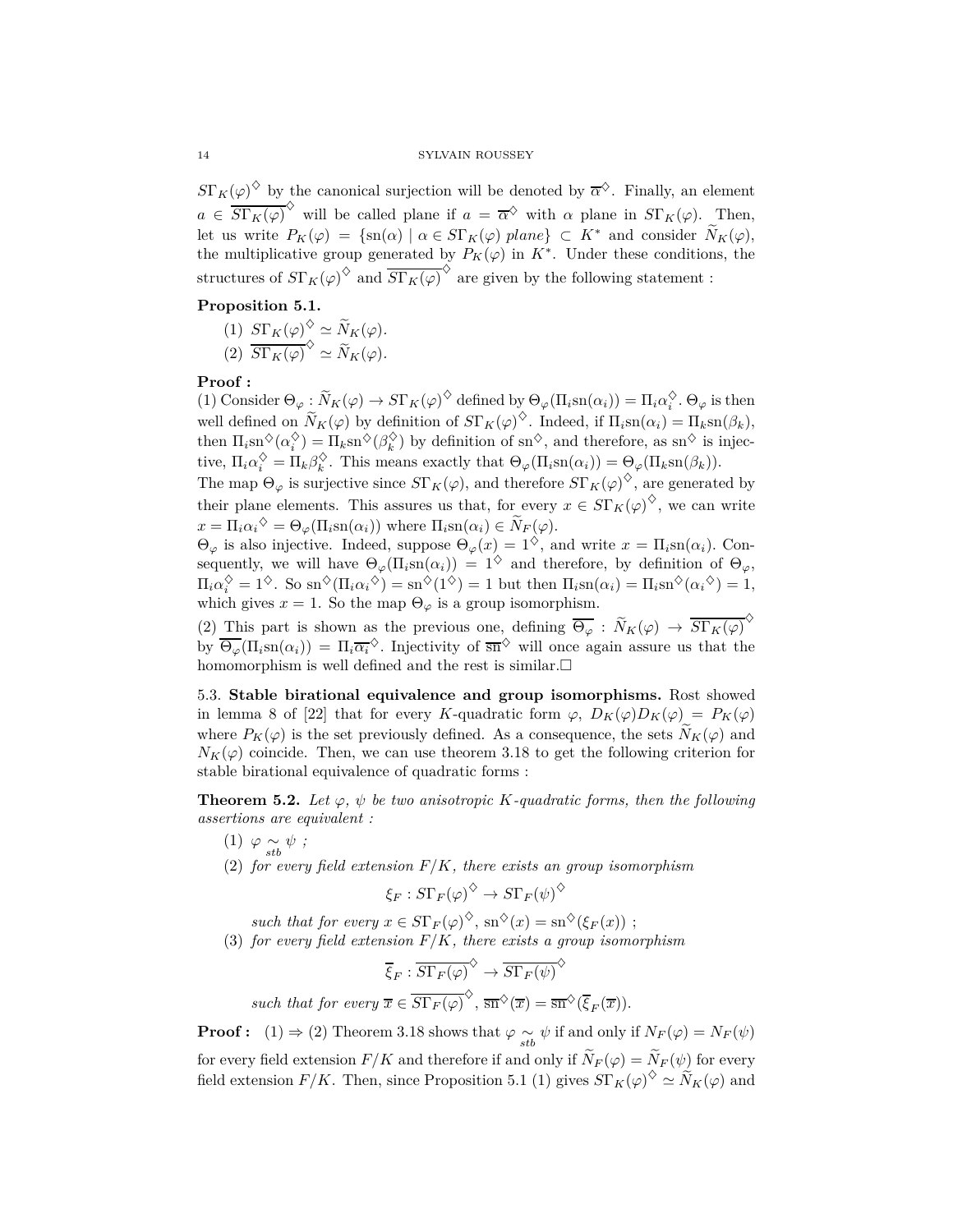$S\Gamma_K(\psi)^\diamondsuit \simeq \widetilde{N}_K(\psi)$ , we have  $S\Gamma_K(\varphi)^\diamondsuit \simeq S\Gamma_K(\psi)^\diamondsuit$ . More precisely, the group isomorphism constructed in the proof of the proposition 5.1 (1) actually satisfies the additional following property :  $\forall a \in S\Gamma_F(\varphi)^\diamondsuit$ ,  $\text{sn}^\diamondsuit(a) = \text{sn}^\diamondsuit(\xi(a))$ *.* 

 $(2) \Rightarrow (1)$  Consider  $\Theta_{\varphi}$  as defined in the proof of 5.1. Since the isomorphism between  $S\Gamma_F(\varphi)^\diamondsuit$  and  $S\Gamma_F(\psi)^\diamondsuit$  satisfies  $\forall a \in S\Gamma_F(\varphi)^\diamondsuit$ , sn<sup> $\diamondsuit(a) = \text{sn}^\diamondsuit(\xi(a))$ , then,</sup> for every  $a \in N_F(\varphi)$ , we have  $\text{sn}^{\diamondsuit}(\xi(\Theta_\varphi(a))) = a \in N_F(\psi)$ . As a consequence, we have  $N_F(\varphi) = N_F(\psi)$ . Therefore, using Theorem 3.18 we get  $\varphi \sim \psi$ . *stb*

 $(1) \Leftrightarrow (3)$  is similar as  $(1) \Leftrightarrow (2)$ , replacing  $S\Gamma_F(\varphi)^\diamondsuit$  by  $\overline{S\Gamma_F(\varphi)}^\diamondsuit$ , sn<sup> $\diamondsuit$ </sup> by  $\overline{sn}^\diamondsuit$ ,  $\Theta_\varphi$ by  $\overline{\Theta_{\varphi}}$  and  $\xi_F$  by  $\overline{\xi}_F$ .  $\square$ 

## **REFERENCES**

- 1. E. Bayer-Fluckiger, *Formes quadratiques devenant isotropes sur une extension*, L'Enseignement Mathématique **41** (1995), 111–122.
- 2. N. Bourbaki, *Chapitre* IX*, formes sesquilinéaires et formes quadratiques*, Hermann, 1959.
- 3. J.-L. Colliot-Thélène and A.N. Skorobogatov, *Groupes de chow des zéro-cycles des fibrés en quadriques*, Journal of K-theory **7** (1993), 477–500.
- 4. R. Deheuvels, *Formes quadratiques et groupes classiques*, Presses Universitaires de France, 1981.
- 5. R. Elman and T.Y. Lam, *Quadratic forms and the u-invariant. i*, Math. Z. **131** (1973), 283–304.
- 6. R.W. Fitzgerald, *Function fields of quadratic forms*, Math. Z. **178** (1981), 63–76.
- 7. D.W. Hoffmann, *On 6-dimensional quadratic forms isotropic over the functions field of a quadric*, Comm. in Algebra **22(6)** (1994), 1999–2014.
- 8. , *Isotropy of 5-dimensional quadratic forms over the functions field of a quadric*, Proceedings in Symposia in Pure Mathematics, vol. 58.2, 1995, pp. 217–225.
- 9. , *Isotropy of quadratic forms over the function field of a quadric*, Math. Z. **220** (1995), 461–476.
- 10. , *On quadratic forms of height two and a theorem of* W*adsworth*, Transactions AMS **348** (1996), 3267–3281.
- 11. , *Isotropy of quadratic forms and field invariants*, Contemp. Math. **272** (2000), 73– 102.
- 12. O.T. IzHBOLDIN, *On the isotropy of low-dimensional forms over the function field of a quadric*, St. Petersburg Math. J. **12** (2001), 791–805.
- 13. Some new results concerning isotropy of low dimensional forms (list of examples and *results)*, Geometric Methods in the Algebraic Theory of Quadratic Forms : Summer School, Lens, 2000, Springer LNM 1835, 2004, pp. 143–150.
- 14. O.T. Izhboldin and N.A. Karpenko, *Isotropy of virtual* A*lbert forms over function fields of quadrics*, Math. Nacht. **206** (1999), 111–122.
- 15. N.A. Karpenko, I*zhboldin's results on stably birational equivalence of quadrics*, Geometric Methods in the Algebraic Theory of Quadratic Forms : Summer School, Lens, 2000, Springer LNM 1835, 2004, pp. 151–183.
- 16. M. Knebusch, *Specialization of quadratic and symmetric bilinear forms, and a norm theorem*, acta arithmetica **XXIV** (1973), 279–299.
- 17. , *Generic splitting of quadratic forms,* II, Proc. London Math. Soc.(3) **34** (1977), 1–31.
- 18. A. Laghribi, *Isotropie de certaines formes quadratiques de dimension 7 et 8 sur le corps des fonctions d'une quadrique*, Duke Math. J. **85** (1996), 397–410.
- 19. , *Formes quadratiques de dimension 6*, Math. Nachr. **204** (1999), 125–135.
- 20. T.Y. Lam, *The algebraic theory of quadratic forms*, Reading, Massachussetts : Benjamin, 1973.
- 21. , *Introduction to quadratic forms over fields*, Graduate Studies in Mathematics, Volume 67, AMS, 2005.
- 22. M. Rost, *On the spinor norm and*  $A_0(X,K_1)$  *for quadrics*, http://www. math.uiuc.edu/Ktheory/0165/, 1996.